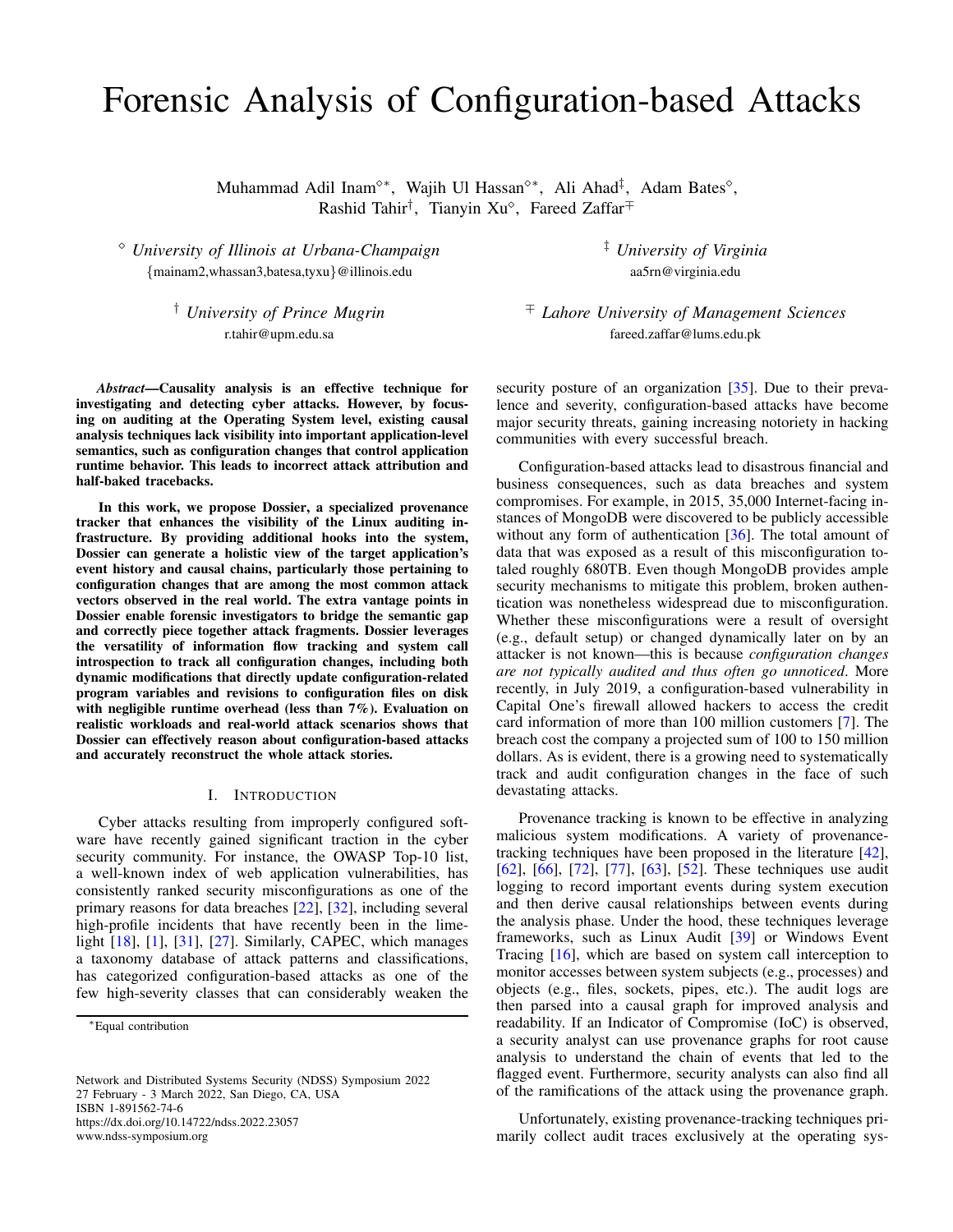tem (OS) level. Even though this focused approach allows trackers to log a wide variety of low-level OS events, they remain completely or partially oblivious to application semantics, resulting in incomplete coverage. Such semantic gaps undermine the forensic investigation of certain classes of attacks where information from the application layer is necessary to reconstruct the attack and correctly understand the complete chain of events. To close the semantic gap, a few provenance trackers [\[53\]](#page-14-13), [\[71\]](#page-15-5) attempt to integrate application-level information by leveraging applications' builtin event logging features. However, when surveying the open-source applications used to evaluate prior work [\[53\]](#page-14-13), [\[71\]](#page-15-5), we are surprised to discover that very few leading opensource software projects record configuration changes in log messages, rendering existing techniques inapplicable when investigating configuration-based attacks. Hence, in light of the increasing prevalence of configuration-based attacks, we advocate for a novel approach to enhance existing OS-level provenance-tracking techniques by effectively tracking configuration changes and transparently integrating OS-level audit traces with application-level information.

This paper presents Dossier, a system that audits configuration changes in a target application and encodes the necessary information into OS-level audit logs. Dossier supports the main interfaces of configuration changes: changing configuration-related program variables in memory (typically through the user/admin interfaces) and changing configuration files on disk. To track memory-based configuration changes, Dossier performs novel static analysis on the application to identify configuration variables and then instruments part of the application to track changes to those variables. For filebased configuration changes, Dossier loads a custom kernel module to track when a specific set of system calls (write, pwrite, writev, pwritev, etc.) are used to modify an important configuration file. We designed a novel file delta computation algorithm that efficiently tracks changes to the configuration files and removes redundant log entries to significantly reduce space overhead. Finally, Dossier collects whole-system provenance logs via Linux Audit based on a widely agreed-upon set of rules for forensic analysis  $[50]$ ,  $[42]$ . Taken together, Dossier generates holistic provenance graphs that can not only reason about attacks that are captured by existing provenance trackers [\[50\]](#page-14-14), [\[42\]](#page-14-9), but also configuration-based attacks.

We demonstrate the effectiveness of Dossier through realworld case studies of configuration-based attacks and show how the system can be used in a forensic investigation to enable complete reconstruction of cyber attacks. We measure the runtime overhead Dossier incurs using a combination of microbenchmarks and representative workloads. Our results show that Dossier has a negligible runtime overhead on average  $\left(\langle 7\% \rangle\right)$  for moderate file-based configuration changes, whereas it adds 7.96% maximum runtime overhead for memory-based configuration changes over an insecure baseline that employs application-oblivious system-call logging.

This paper makes the following main contributions:

• An analysis of configuration-based attacks in the real world (Section  $\Pi$ ): We present the first characteristic study of real-world configuration-based attacks to understand their impact, spread, and permeation of these attacks. Our study shows the importance of defending against configurationbased attacks and highlights the motivation of tracking configuration changes.

- Tracking file-based configuration changes (Section [V\)](#page-7-0): We develop a light-weight kernel module that intercepts write-related system calls associated with configuration files and logs any changes of the file content over time. To address scalability issues, we designed an algorithm that computes file differences to determine which part of the file is changed and incrementally store the deltas.
- Tracking memory-based configuration changes (Sec-tion [IV\)](#page-5-0): We build a novel static analysis tool based on the LLVM compiler infrastructure to locate and instrument code snippets responsible for configuration updates in the target application. During application execution, the instrumentation enables the underlying audit subsystem to observe modification to configuration values.
- Realistic evaluation (Section [VII\)](#page-9-0): We evaluate the effectiveness of Dossier against 5 real-world applicationbased attack scenarios. Dossier captures all important, relevant configuration changes. To show the low overheads of Dossier, we measure its performance under representative workloads and benchmarks.

# II. BACKGROUND & MOTIVATION

<span id="page-1-0"></span>In this section, we first introduce several formal definitions which are required to understand the Dossier system, and then we provide a classification for configuration-based vulnerabilities. Finally, we present an attack scenario to highlight the limitations of existing work and motivate our work.

# *A. Definitions*

Application configuration. We use the term *configuration* to refer to the inputs of an application program that controls the application program's runtime behavior, including feature sets, environments (e.g., data directory, key file, bind address, and remote hosts), policies (e.g., permissions and access control), resource allocation, etc. Therefore, configuration is critical, sensitive information of any application.

Configurations can be set in application's configuration files or be set through the application interfaces (e.g., CLIs) for users or sysadmins. Configuration files are typically loaded by the application at the startup time to initialize the application configuration state, while user/admin interfaces allow the application configuration to be changed dynamically at application runtime. Essentially, configuration values are loaded into the corresponding program variables in the application and are used during the program execution. We term those program variables *configuration variables*. Typically, each configuration variable has a default value defined in the application program. The default value will be overwritten by the values specified in the configuration file upon the application startup. Those values will be further updated when users or sysadmins set the configuration through application interface (e.g., CLIs) during the application runtime.

Configuration-based vulnerabilities. We use the term *configuration-based vulnerabilities* to refer to vulnerabilities rooted in or triggered by the configuration settings of the target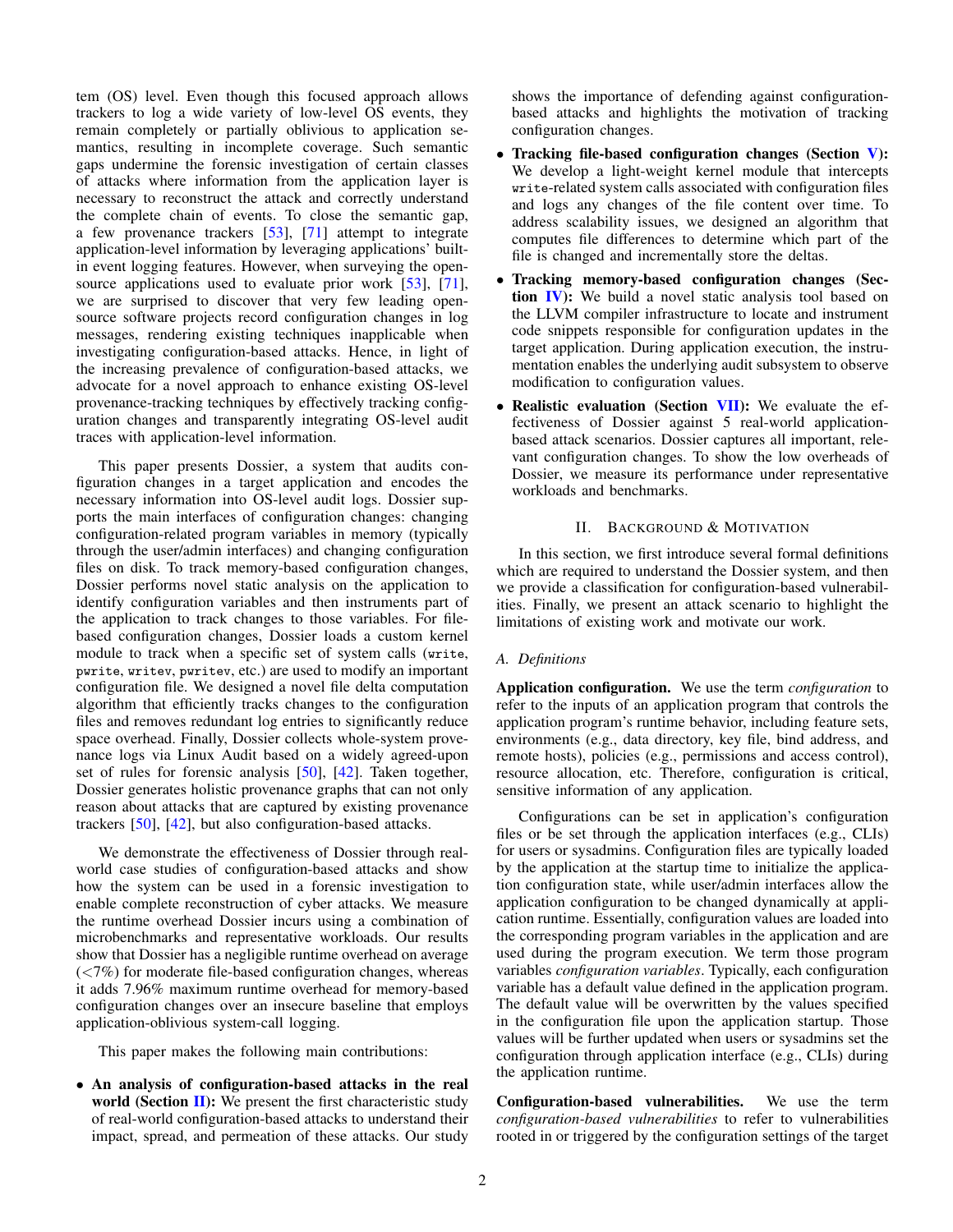<span id="page-2-0"></span>

Fig. 1: The percentage of configuration-based vulnerabilities in the CVE dataset from 1999 to 2019.

applications. From a high level perspective, the implementation of security has two parts: the code and the configuration [\[60\]](#page-15-6). The code is the programs that security depends on, while the configuration is all the data that controls the operations of these programs. Even correctly-coded programs could be vulnerable when misconfigured; while code is written once, configuration is different for every installation.

By exploiting configuration-based vulnerabilities, attackers can launch devastating and disruptive attacks, termed *configuration-based attacks*. For example, in April 2019, a misconfiguration in Inmediata Health Group's website allowed leakage of 1.5 million individuals' data [\[18\]](#page-14-2). Even worse, the voting profiles of 154 million US citizens were leaked from a misconfigured instance of CouchDB running on Google Cloud services in 2016, exposing data that could have been abused for influencing elections and spreading targeted disinformation. Unsettlingly, network logs from this incident confirm that a suspicious IP address from Serbia had indeed accessed the database in the months prior to the misconfiguration's discovery. Numerous other recently reported data leaks can also be attributed to misconfigured servers, firewalls, and databases affecting a large number of individuals [\[29\]](#page-14-15), [\[14\]](#page-14-16), [\[21\]](#page-14-17), [\[31\]](#page-14-4), [\[23\]](#page-14-18), [\[27\]](#page-14-5), [\[2\]](#page-14-19), [\[1\]](#page-14-3), [\[82\]](#page-15-7). The potential impacts of configuration-based attacks on organizations underscore the importance of developing effective tools for their investigation.

Surprisingly, there is little analysis on configuration-based vulnerabilities, despite the grim headlines and postmortems. To mitigate that, we present our analysis of configuration-based vulnerabilities collected from public vulnerability databases. We first inspect the Common Vulnerabilities and Exposures (CVE) vulnerability dataset, which is composed of vulnerability records for the last 21 years [\[15\]](#page-14-20). We identified various configuration-related vulnerabilities using relevant keywords (e.g., config, configuration, etc.), then manually verified that each of the returned entries were configuration-based. Once we identified entries of interest, we calculated the percentage of configuration-related vulnerabilities every year for each category. The results are shown in Figure [1.](#page-2-0) On average, configuration vulnerabilities constitute 4.09% of reports in the past decade. The latter part of the trendline seems to indicate an upward rise in the percentage of cases observed with 6.8% (≈1500) configuration-based attacks in 2019 alone. Given their potential severity, the prevalence of configuration-based vulnerabilities warrants immediate and serious attention by the security community to design a holistic auditing framework that can reason about configuration-based attacks along with other attacks.

# *B. Categorizing Configuration-based Vulnerabilities*

To gain a better sense of how and why configurationbased vulnerabilities occur, we conduct an additional survey of the National Vulnerability Database (NVD) [\[19\]](#page-14-21). The NVD is a public data source that maintains standardized information about reported software vulnerabilities managed by National Institute of Standards and Technology (NIST). Searching the keyword config returns 4418 entries from 1992 to 2018. Selecting the 100 most recent entries for investigation, we find that 65 out of the 100 are truly related to configuration issues, while the remaining 35 happened to have the keyword "config" as a software name, class name, etc. Analyzing the 65 shortlisted entries, we arrive at the following four broad categories for configuration-based vulnerabilities:

C1: The vulnerability is insecure default configuration. In this category, the vulnerability comes from insecure configurations which are set as the default values by the developers. As a result, the deployment of the program will be vulnerable if those default configurations are not changed. For example, the default vhost configuration in Puppet before v3.6.2 does not include the SSLCARevocationCheck directive, allowing remote attackers to obtain sensitive information via a revoked certificate when a Puppet master runs with Apache 2.4 [\[8\]](#page-14-22).

C2: The vulnerability is exposed by legitimate configuration changes. In this category, the vulnerabilities are not in the configuration values but are caused by flaws in the software code. The vulnerabilities are accidentally exposed by legitimate configuration changes for various purposes, such as feature release and behavior changes. This class of vulnerabilities can be temporarily mitigated by changing back to the original configuration. However, for a more permanent and robust solution, the underlying software flaws must be fixed in a manner so that the program is secure for *all* possible configurations. For example, the mod\_http2 module in the Apache HTTP server 2.4.17 through 2.4.23 does not restrict request-header length when the protocol configuration includes h2 or h2c, both of which are correct configuration values and legitimate options. However, in both these settings, the Apache server allows remote attackers to cause a denial of service (memory consumption) attack via crafted continuation frames in an HTTP/2 request [\[11\]](#page-14-23).

C3: The vulnerability allows unauthorized configuration changes as a part of the attack vector. In this category, a vulnerability allows unauthorized modification of configuration parameters as part of the attack vector to compromise the target application. For example, several previous versions of MySQL allow local users to create arbitrary configurations and bypass certain protection mechanisms by setting general\_log\_file to a my.cnf configuration [\[9\]](#page-14-24). A detailed case study of this attack is presented in Section [VII-B1](#page-11-0)

C4: The vulnerability exists because configuration inputs are not sanitized or properly parsed. In this category, a vulnerability leads to software compromises due to processing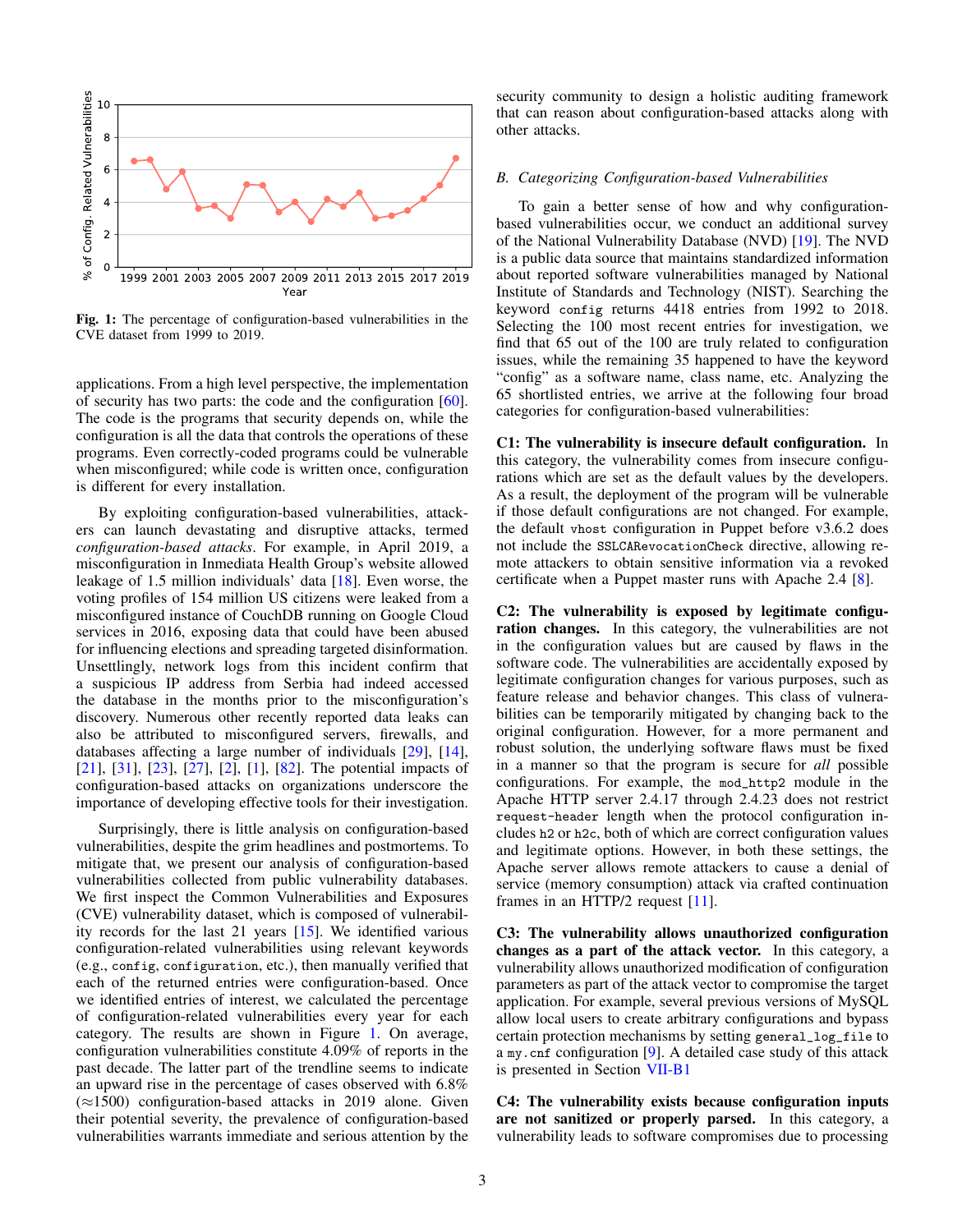<span id="page-3-1"></span>TABLE I: The distribution of the 65 most recently reported configuration-based vulnerabilities in the NVD database We determine that categories marked with  $*$  can be effectively audited, and are thus the focus of our work.

| <b>Category of vulnerabilities</b>                     | <b>Distribution</b> |
|--------------------------------------------------------|---------------------|
| $\mid$ C1 : Insecure default configuration             | $10(14.9\%)$        |
| $C2^*$ : Exposed by legitimate configuration changes   | $21(31.3\%)$        |
| C3*: Exploited via unauth. configuration changes       | $21(31.3\%)$        |
| $C4^*$ : Exploited via malcrafted configuration inputs | 16 (23.9%)          |

of malcrafted configuration inputs. In most cases, this happens because of incorrect parsing, translation or validation of configuration inputs. For example, in Exponent CMS 2.x prior to 2.3.7, a bug exists in /install/index.php's handling of configuration data (passed via the sc HTTP POST parameter) that allows an unauthenticated remote attacker to permanently inject arbitrary PHP code into /framework/conf/config.php and execute it with the privileges of the web server [\[26\]](#page-14-25). This attack is discussed in more detail in Section [II-C.](#page-3-0)

Table [I](#page-3-1) presents the distribution of these categories (C1– C4). Each category is characterized by its relationship to the software's configuration subsystem. C1 does not involve dynamic modifications of the configuration of deployed software, making auditing an indirect solution for defending against them; these issues could be addressed more effectively through static and dynamic software analysis and verification. In contrast, C2, C3, and C4 are all associated with discrete runtime events that can be conceivably audited and are hence, within the scope of this work (study and analysis of C1 is orthogonal to our work). For C2-based vulnerabilities, our work does not focus on pinpointing the root cause vulnerability inside the code, instead, we audit the configuration changes that serve as an indicator that the vulnerability was exploited. Together, C2, C3, and C4 constitute over 85% of the surveyed NVD vulnerabilities and make our analysis and findings applicable to the common case of configuration-based attacks.

# <span id="page-3-0"></span>*C. Motivating Attack Scenario*

We now consider an attack scenario consisting of both file-based and memory-based configuration changes, and then discuss the limitations of existing causality analysis techniques for investigating this intrusion. A provenance graph for the described attack is visualized in Figure [2.](#page-4-0)

Scenario: A company uses Exponent CMS [\[17\]](#page-14-26) (a content management system) to manage its web content, allowing multiple contributors to create, edit, and publish. It also connects a Redis database to the content management system at the backend. The company relies on Linux Audit to collect system logs at the kernel level. Given the scale of the company, the configuration files of the CMS are updated and modified frequently. Unfortunately, an attacker discovers a critical filebased configuration vulnerability (CVE-2016-7790 [\[10\]](#page-14-27)) in this version of Exponent CMS that allows them to inject malicious code into the program's configuration file [\[26\]](#page-14-25). The vulnerability exists within the sample /install/index.php script, which is not automatically deleted after the installation of the web application. The script, when processing userinput data passed via the "sc" HTTP POST parameter, allows the attacker to permanently inject malicious PHP code into /framework/conf/config.php with the following exploit:

```
<form
action =" http ://[ host ]/ install / index .php "
method="post" name="main">
<input type =" hidden " name = ' sc [","");
passthru ($_GET[]' value='"]); // '><br><input value="submit" id="btn" type="submit" />
</ form >
```
After a successful PHP code injection attack, the attacker can execute arbitrary system commands via the web shell to gain control of the website, its databases, and the entire web server. Next, the attacker escalates their privilege by exploiting a vulnerability in the Redis database  $[25]$ , which allows dynamic updates of program variables that store configuration values (stored in global struct instance named server with type redisServer). The ability of dynamically modifying Redis configuration values in memory enables the attacker to change the Redis database location to the .ssh directory using the CONFIG SET DIR command. After the attacker writes their own SSH keys into the new database location using the CONFIG SET DB command, they are able to remotely log in to the Redis server using their SSH key, which leads to privilege escalation. The incident is eventually detected and security analysts initiate the investigation.

Limitations of System Logs. We first consider the case in which the analyst makes exclusive use of the Linux Audit logs, enabling causal analysis at the syscall level as shown in past work, e.g., [\[42\]](#page-14-9), [\[52\]](#page-14-10), [\[59\]](#page-15-8), [\[62\]](#page-15-0), [\[63\]](#page-15-4), [\[66\]](#page-15-1), [\[72\]](#page-15-2), [\[77\]](#page-15-3). These techniques are fairly useful in that they offer a broad view of the system activity. However, they suffer from a notable semantic gap – the captured logs lack descriptions of higher-level application behaviors that are often pivotal to attack reconstruction. In this particular case, analysts are able to discover the web shell that resulted from PHP code injection, and also that the Redis database was compromised. However, because the system logs do not specify the configuration fields that were modified in the file-based attack, the intelligence provided to the analysts is extremely coarse-grained. Additionally, these configuration files are subject to frequent legitimate updates, making it difficult to discern malicious updates from authorized ones. Finally, to make matters worse, in the dynamic memory-based attack on Redis, no events in the log describe the malicious dynamic configuration change, widening the semantic gap even further. In short, the systemlevel logs paint an incomplete picture of attacks that leverage configuration-based vulnerabilities.

Limitations of Application Event Logs. We now consider the possibility that, in addition to standard logging, the security team has deployed a framework that integrates syscall logs with application-layer events, as done in OmegaLog [\[53\]](#page-14-13), Hercule [\[71\]](#page-15-5) or UIScope [\[87\]](#page-15-9). OmegaLog [\[53\]](#page-14-13) and Hercule [\[71\]](#page-15-5) make use of applications' existing event-logging statements (e.g.,debug messages) to gain insight into higher-level runtime semantics without any instrumentation. Unfortunately, we surveyed the 18 applications used in [\[53\]](#page-14-13) along with all the applications used in our work and found that none creates records of file-based or memory-based configuration change events. As a result, neither OmegaLog nor Hercule are able to merge the log streams together in such a way that sheds light on the attack. As UIScope's purpose is to associate user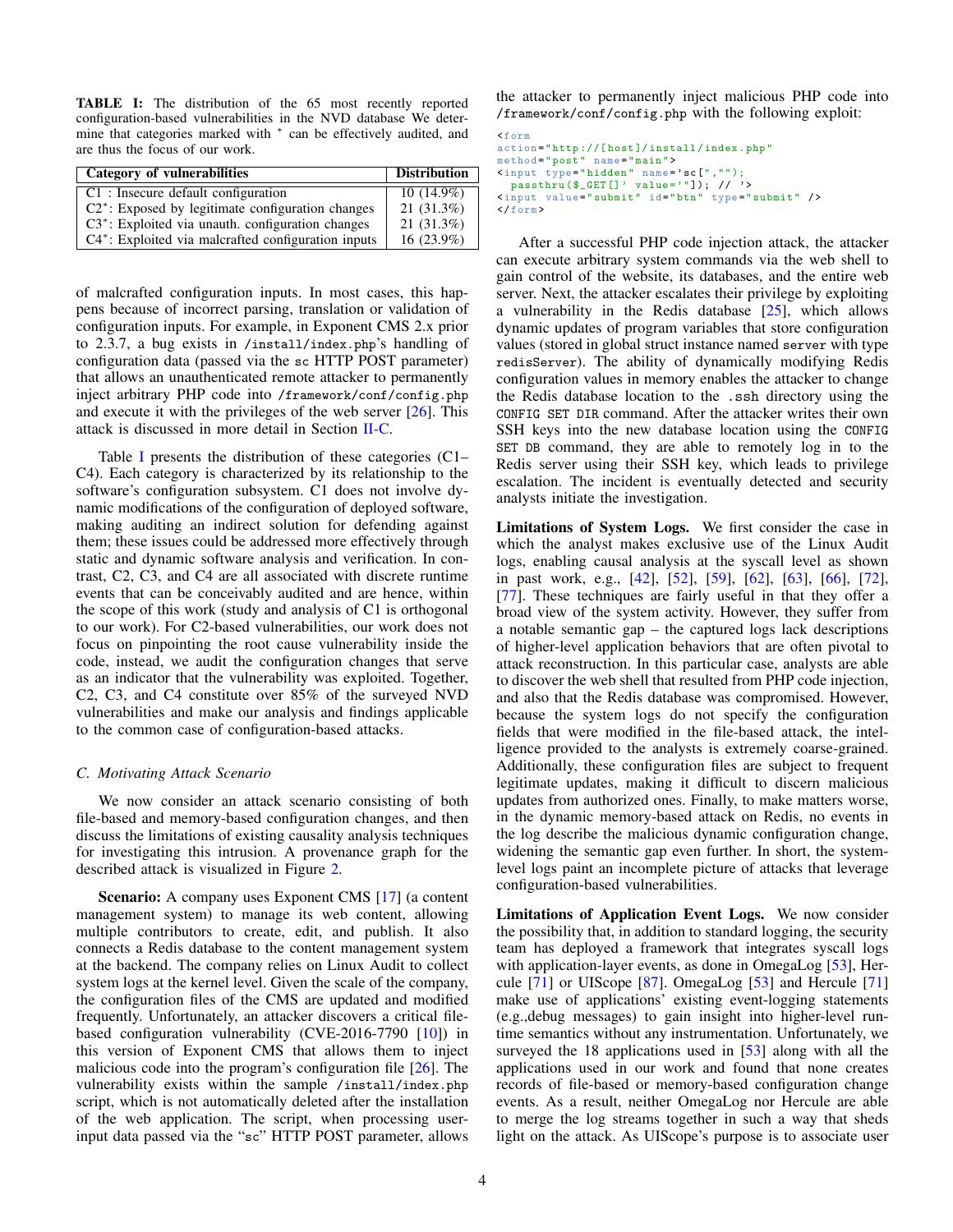<span id="page-4-0"></span>

Fig. 2: The provenance graph of the motivating attack scenario described in Section  $II-C$ . In this graph we use boxes to represent processes, diamonds to represent sockets, oval nodes to represent files. Additionally, squashed rectangles with dashed edges denote configuration-specific threat intelligence that is exclusively provided by the Dossier system.

<span id="page-4-1"></span>

Fig. 3: Dossier architecture overview (Section [III-C\)](#page-5-1).

after it is exposed by a configuration change made by the system administrators (C2). 2) The attacker bypasses or negates preventative security mechanisms by exploiting a vulnerability that allows them to modify software configurations and render the defenses useless or less effective (C3). 3) The attacker compromises software by providing malcrafted configuration data to vulnerable input handlers (C4).

interface events with system logs, it could only assist if the configuration files were modified by a GUI, which is not common for server applications. As a result, application event analysis provides no added insight into the nature of this attack, specifically for the memory-based Redis compromise, which is still invisible to the analysts.

Limitations of Application Instrumentation. An alternate approach to bridging the semantic gap is to instrument applications to make high-level semantics visible to the underlying system log  $[62]$ ,  $[66]$ . For example, BEEP  $[62]$  and ProTracer [\[66\]](#page-15-1) analyze and instrument programs to report the beginning of individual autonomous execution units, mitigating dependency explosion in long-lived programs. ProTracer [\[66\]](#page-15-1) uses BEEP [\[62\]](#page-15-0) as the basis for its execution partitioning, otherwise, it does not log any application-layer information. Because BEEP is event loop-based, it is poorly positioned to track file-based or memory-based changes to the application state. Rather than focusing exclusively on tagging event-handling loops, MPI [\[65\]](#page-15-10) supports execution partitioning for a broader range of applications (e.g., browser tabs) through limited developer code annotations. However, MPI's analysis uses those annotations to instrument the high-level tasks present in the application to achieve execution partitioning and does not instrument or log any configuration updates during application execution. In short, these techniques have focused exclusively on resolving semantic gaps related to execution units and are not suited to application state tracking in particular configuration changes. While a broader range of analysis tools have been proposed to aid in application security [\[73\]](#page-15-11), [\[46\]](#page-14-29), their applicability to configuration auditing is unclear.

# III. DOSSIER OVERVIEW

# *A. Threat Model and Assumptions*

Based on our study of configuration-based vulnerabilities in Section [II,](#page-1-0) this work, similar to previous work  $[42]$ ,  $[62]$ , [\[66\]](#page-15-1), [\[72\]](#page-15-2), [\[77\]](#page-15-3), [\[63\]](#page-15-4), [\[52\]](#page-14-10) on forensic analysis, considers an adversary attempting to exploit a software vulnerability, take control of the host, and/or maintain access to the system by malicious modification of software configurations. Beside these standard capabilities of a remote attacker, we also, focus on three capabilities permitted by configuration-based vulnerabilities: 1) The attacker exploits a software vulnerability

We do not consider abuse of insecure default configurations (C1) in this work because such configuration vulnerabilities do not involve dynamic modifications of the configuration of an application (details in Section [II\)](#page-1-0). Additionally, we make the following assumptions: 1) We assume that a system-level causality tracker is running on the host. Like other work in this space (e.g., [\[52\]](#page-14-10), [\[49\]](#page-14-30), [\[42\]](#page-14-9), [\[68\]](#page-15-12)), we assume that the causality tracker is not compromised and that the audit logs are correct at the time of analysis. Audit framework compromises can be mitigated through system hardening [\[42\]](#page-14-9) or detected through tamper-evident logging techniques [\[57\]](#page-14-31), [\[69\]](#page-15-13), [\[70\]](#page-15-14). 2) For detecting file-based configuration changes, we assume that the sysadmins are able to locate the configuration files of the application under analysis. This assumption is reasonable as prior work [\[82\]](#page-15-7) suggests that sysadmins frequently change configuration files and are aware of the configuration file paths. Moreover, sysadmins can use automated configuration file mining tools [\[54\]](#page-14-32) to identify the config files' locations. 3) For detecting memory-based configuration changes, we assume that the sysadmins have access to the source code of the target applications, which is required for the static LLVM analysis.

We do not consider hardware and kernel-level attacks or backdoors in this paper. Furthermore, we assume only explicit attacks, i.e., side or covert channel attacks are out of the scope of this paper.

#### *B. Problem Statement and Design Goals*

Our survey of prior work leads us to the problem statement: *Existing provenance collection and analysis systems are unable to encode static and dynamic configuration changes of target applications into the underlying whole-system provenance graph, preventing the investigation of configuration-based attacks in a causally-correct manner.* Addressing this problem is challenging for the following reasons:

- Configuration changes often happen dynamically (i.e., in memory) and are thus not visible to system-level provenances tracker that can only monitor writes to on-disk application files. To log modifications in memory, we require a generic means of tracking changes from inside of the application's internal state.
- Even when configuration changes cause disk operations, existing audit and provenance frameworks are still insufficient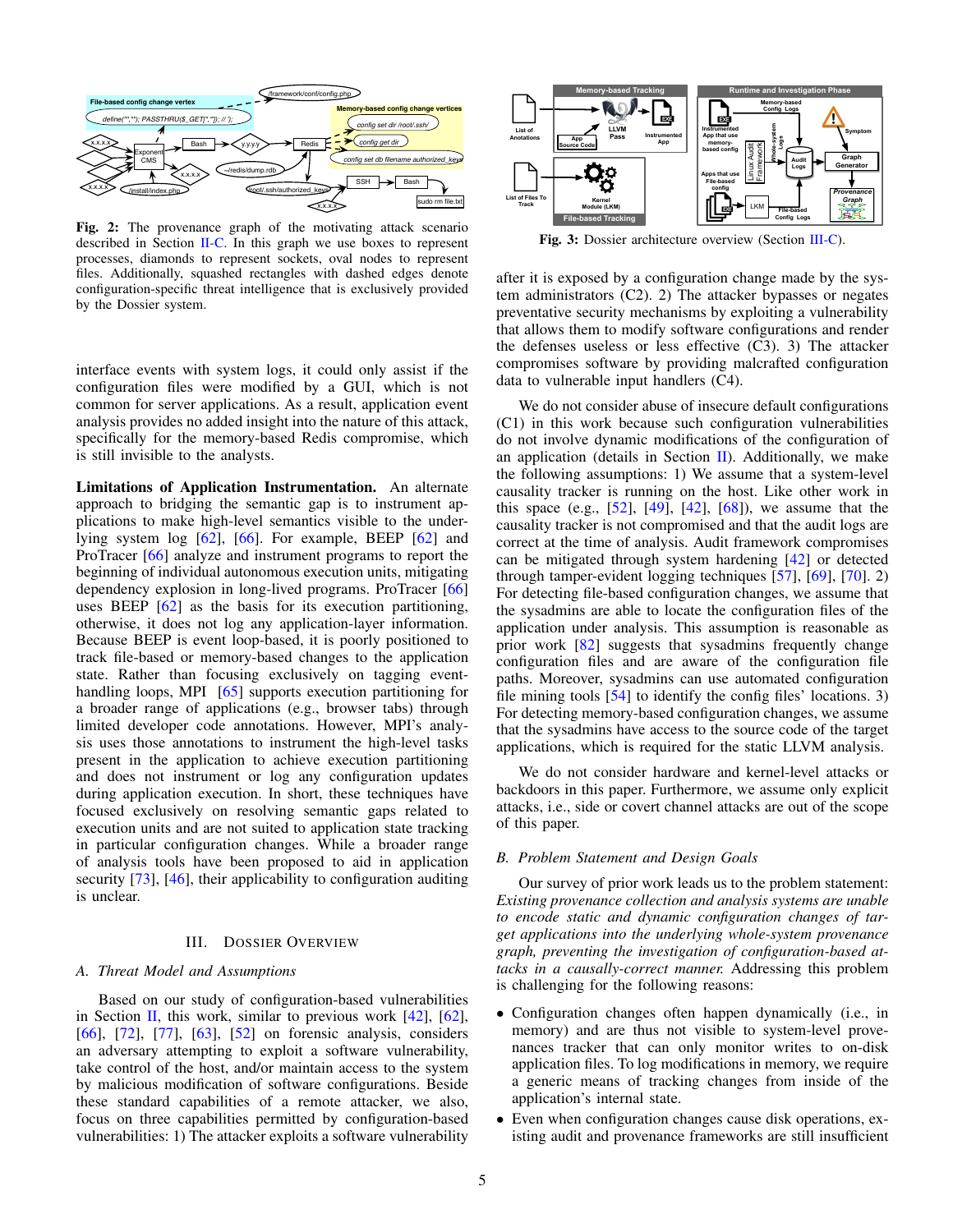because the data buffer argument of the syscall is typically not logged. Thus, while it may be possible to determine that a file containing configuration was changed, the log will not reveal the specific fields modified. To make matters worse, due to the high frequency of write syscalls, it is also common to avoid overheads by disabling their auditing altogether.

• Even after logging the configuration changes on the system, it is challenging to integrate this information with existing auditing streams in a semantically- and causally-valid way. In particular, it is unclear how to associate configuration update events with system-layer audit records in a manner that preserves the correctness of causal graphs.

With these challenges in mind, we set out to design a system that provides: 1) precise identification of changes to configuration state at the field-granularity; 2) correct association of configuration changes to external system events, such as attributing the change to a specific user or process; 3) support for fine-grained detection of configuration changes regardless of the update mechanism, be it file- or memory-based; 4) highly efficient configuration auditing that avoids prohibitively costly runtime or log storage overheads.

# <span id="page-5-1"></span>*C. Our Approach*

To achieve these goals, we present Dossier, a framework for configuration auditing. An overview of the Dossier architecture is shown in Figure [3.](#page-4-1) For file-based configuration tracking (Section [V\)](#page-7-0), Dossier includes a kernel module that takes as input a list of sensitive configuration files to monitor for content changes, which facilitates selective interception of write and other relevant system calls. To allow for memory-based configuration tracking (Section  $IV$ ), the user first annotates configuration variables in the program. Then, our LLVM-based analysis uses the annotations to determine the placement of instrumentation hooks to emit configuration change log events. Finally (Section [VI\)](#page-9-1), Dossier combines the configuration logs with the underlying system logs to create holistic provenance graphs that link configuration events to system events in a causally-correct manner, facilitating precise investigation of configuration-based attacks. A provenance graph generated by Dossier is shown in Figure [2;](#page-4-0) squashed rectangle vertices provide evidence that would not have been available using previous approaches. The integration of configurationrelated application telemetry with system logs allows holistic provenance generation and enables forensic investigators to bridge the semantic gap by effectively piecing different attack fragments together. Prior research has also shown the benefit of integrating system logs and application telemetry (e.g.,  $[53]$ ,  $[71]$ ,  $[87]$ ), and even execution partitioning solutions [\[65\]](#page-15-10), [\[66\]](#page-15-1) extract coarse-grained application telemetry to improve investigations. While we motivate our approach through configuration-based attacks, we note that Dossier is a generic tool for auditing application state information maintained in program variables. Dossier is among the first attempts to capture application state change information and consider them in provenance tracking. We hope that this work will spur further research into application state auditing.

# <span id="page-5-0"></span>IV. TRACKING MEMORY-BASED CONFIG CHANGES

As discussed in Section [II-C,](#page-3-0) certain applications such as Redis, NGINX Unit<sup>[1](#page-5-2)</sup>, and Bind [\[5\]](#page-14-33) dynamically update configuration values at the memory locations during runtime without invoking any system calls. Thus, to track memorybased configuration changes, Dossier needs to log the target value whenever it is updated in the memory locations. To track such configuration changes, we designed an automated toolchain that first statically analyzes the target application to identify and mark instructions that update *configuration variables*—program variables that store configuration values in the entire application. After that our toolchain instruments the application at those marked locations with the logging statements to disclose configuration changes to the underlying audit subsystem.

Upon a dyanmic update, our logging statements record the changed configuration values along with other important metainformation (e.g., timestamps and PID) required for provenance graph integration. We build the instrumentation using the LLVM compiler  $[61]$  in which our instrumentation is a *transformation pass* on LLVM bitcode of the target application. We generate target application bitcode through WLLVM [\[38\]](#page-14-34). WLLVM provides tools for building whole-program (or wholelibrary) LLVM bitcode files from an unmodified C/C++ source package. Our toolchain consists of three phases, which we describe in the next few subsections.

#### *A. Annotating Application Configuration Variables*

During the first phase, Dossier requires the sysadmins to annotate configuration variables that store configuration values. Optionally, Dossier also allows the sysadmins to specify variable types as annotations. Dossier takes those types as inputs and annotates all the variables that match the specified types. Following prior studies [\[85\]](#page-15-16), [\[83\]](#page-15-17), [\[78\]](#page-15-18), [\[44\]](#page-14-35) on configuration analysis, we assume that mature software projects use unified data structures or APIs for managing configurations. Such APIs make it easier for end-users to locate and annotate all the configuration variables present in the project. We confirmed this observation in our work by analyzing Redis, Bind9, and NGINX Unit. It took 2–8 lines to annotate those three applications. A large-scale analysis can be found in [\[85\]](#page-15-16), [\[78\]](#page-15-18) for C/C++ and Java programs, respectively. Overall, it takes on average seven lines of annotation across the projects in prior studies. Our numbers are consistent with those. Similarly, locating configuration-related structures/APIs is also straightforward. It took one of our authors around 20 minutes to identify the data structures in the Redis code. Note that this annotation is a one-time effort.

Fully automatic solution for identifying configuration variables is an area of research [\[48\]](#page-14-36), [\[90\]](#page-15-19). We note that those studies are orthogonal to our work. We will incorporate the proposed automated approaches as our future work.

#### *B. Static Analysis*

Using sysadmins provided annotations, Dossier identifies all the locations in the application where the configuration variables are defined or updated. For such identification, Dossier

<span id="page-5-2"></span><sup>&</sup>lt;sup>1</sup>NGINX Unit is a recent version of NGINX webserver that introduced dynamic updates and many other new features.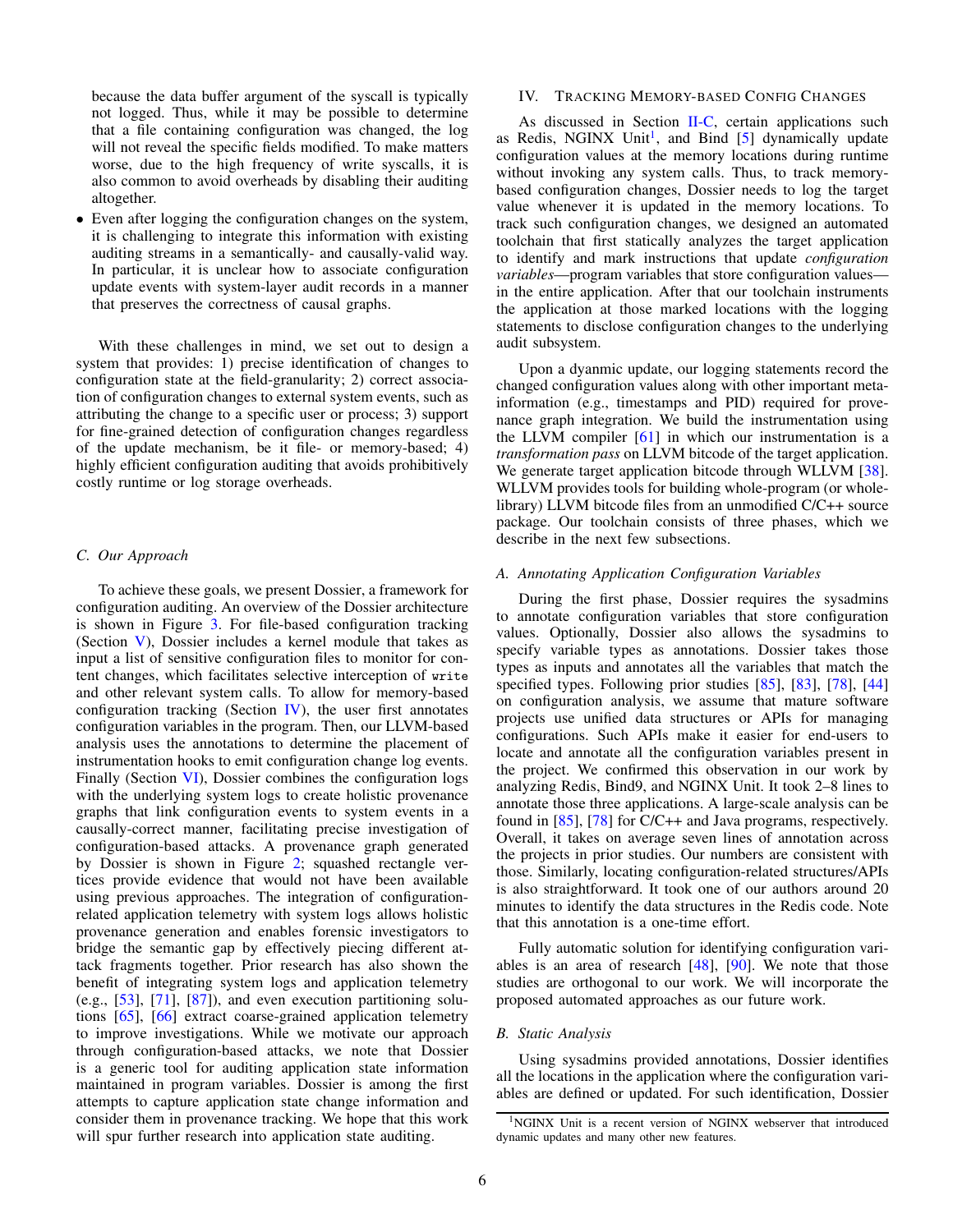locates all the STORE instructions in the bitcode and gets all the possible locations in the program where variables are updated. Next we find out if those STORE instructions update annotated configuration variables, so that we can mark those instructions for instrumentation in the final phase of our toolchain. To figure out that, we extract destination operands from those STORE instructions. We have three different types of destination operands in the STORE instructions and we handle each one differently, as described below.

*1. Variable Destination Operand:* When the destination of the STORE instruction is a variable, it is fairly straightforward to figure out if that destination belongs to an annotated configuration variable by simply comparing the name (Lines  $6-7$  $6-7$ in Algorithm [1\)](#page-7-3). The following bitcode snippet, is an example of such an instruction,

1 store i32 90, i32\* @port, align 4, !tbaa !1

In this example, the port variable is annotated as a configuration variable; Dossier identifies the destination operand of the STORE instruction to be port. Therefore, it marks this STORE instruction for further instrumentation in the final phase.

*2. GetElementPtr Instruction Destination Operand:* GEP instructions are pointers to the memory locations of certain variables [\[28\]](#page-14-37). When the STORE instruction destination is a GEP instruction, Dossier queries the Program Assignment Graph (PAG) of the target application to figure out if those destinations belong to annotated configuration variables. PAG is a graph representation of LLVM bitcode where each value and instruction in the bitcode is mapped into a PAGNode or PAGEdge. These PAGEdges represent constraints between pointers. We use SVF tool [\[37\]](#page-14-38), [\[76\]](#page-15-20) to generate PAG from the LLVM bitcode. A GEP instruction is represented as a GEP edge in the PAG, where it flows from a source to a destination (the source is the memory location that it points to). Dossier generates a PAGNode using the destination value of the STORE instruction (Line  $5 5 -$ Line [4](#page-7-5) in Algorithm [1\)](#page-7-3). If the destination value is a GEP instruction, a GEP edge will flow into the PAGNode (Line [10](#page-7-6) in Algorithm [1\)](#page-7-3). Next, Dossier checks if the source of the GEP edge is an annotated configuration variable. If so, the STORE instruction updates the value of a configuration variable and should be marked for further instrumentation in the next phase (Line [18](#page-7-7) in Algorithm [1\)](#page-7-3). Since the PAG is field-sensitive, it also includes the offset of the GEP instruction, which helps mark and identify specific offsets of the configuration variables.

Additionally, Dossier uses the offset value recorded in the GEP edge to calculate the precise location of the configuration variable (Lines [14](#page-7-8)[–16](#page-7-9) in Algorithm [1\)](#page-7-3) to achieve field sensitivity. For example, consider the following source code:

```
1 struct server { int port; };
2 struct server config;<br>3 config.port = 90:
```

```
config. port = 90;
```
The above code snippet leads to the following bitcode:

```
store i32 90, i32* getelementptr inbounds
 (X \text{struct. server}, X \text{struct. server} * \text{ Qconf, i64 } 0, i32 0),
align 4, !tbaa !1
```
The annotated configuration variable is conf with the struct type server. When the port offset of conf is updated, it is done via GEP instruction in bitcode. The STORE instruction above, uses the GEP instruction to directly update the offset port of config. Our approach marks such a case using the PAGNode of the GEP destination operand and its GEP edge in the PAG for further instrumentation in the final phase of our toolchain to log configuration changes.

*3. Pointer Alias Destination Operand:* Different variables could be stored at the address of the configuration variable, which is later dereferenced to use the value that it points to. To handle these cases, we leverage Andersen Pointer Analysis [\[40\]](#page-14-39) from SVF. Andersen's pointer analysis is a contextinsensitive, inter-procedural analysis for obtaining pointers to variables. We used the MemorySSA (Static Single Assignment form of a program's variables) generated by the Andersen Pointer Analysis, which allows us to reason about the interactions between various memory operations and find all PAGNodes in the PAG that are aliases to another variable. The discovered PAGNodes in this step, subsequently allow us to find the aliases to annotated configuration variables. Dossier marks those instructions which update these pointer aliases by checking if the destination value is an alias of configuration variables (Lines [8–](#page-7-10)[9](#page-7-11) in Algorithm [1\)](#page-7-3). This provides completeness as Dossier marks and identifies all STORE instruction with the destination as the pointer to the address of configuration variables as well as values from configuration variables. Consider the example:

<span id="page-6-0"></span> $1$  int  $*$  conn\_ptr =  $&$  curr\_conn; 2  $(*conn\_ptr)++;$ 

The corresponding bitcode uses pointer alias as destination operand in STORE instruction:

```
1 %1 = load i32, i32* @curr_conn, align 4, !tbaa !1<br>2 %2 = add nsw i32 %1, 1
\frac{2}{3} \frac{2}{3} = add nsw i32 \frac{2}{3}, 1<br>3 store i32 \frac{2}{3}, i32* @cun
     store i32 %2, i32* @curr_conn, align 4, !tbaa !1
```
conn\_ptr points to an annotated configuration variable curr\_conn (Line [1\)](#page-6-0) and updates it's value on the next line. Within the bitcode the address of curr\_conn will be loaded into a register (Line [1\)](#page-6-1) and the update to the pointed address is performed through the STORE instruction (Line [3\)](#page-6-2). Pointer aliasing will cater to such a case and mark the STORE instruction which indirectly updates the annotated configuration variable for further instrumentation in the next phase.

# *C. Logging Instrumentation*

Dossier inserts a logging statement after each Dossiermarked STORE instruction from the static analysis phase. The logging statement records the value of the changed configuration. Dossier includes utility functions for type casting and uses Linux auditd logging function audit\_log\_user\_message. This function uses the running audit daemon, which avoids additional overhead and writes configuration change logs along with the whole-system logs.

*Function Specialization* Dossier's instrumentation is preequipped with an optional function specification optimization to minimize runtime overhead of tracking configuration changes, while maintaining precision. This is based on the observation that mature systems such as NGINX Unit, Redis and Bind all maintain dedicated functions for handling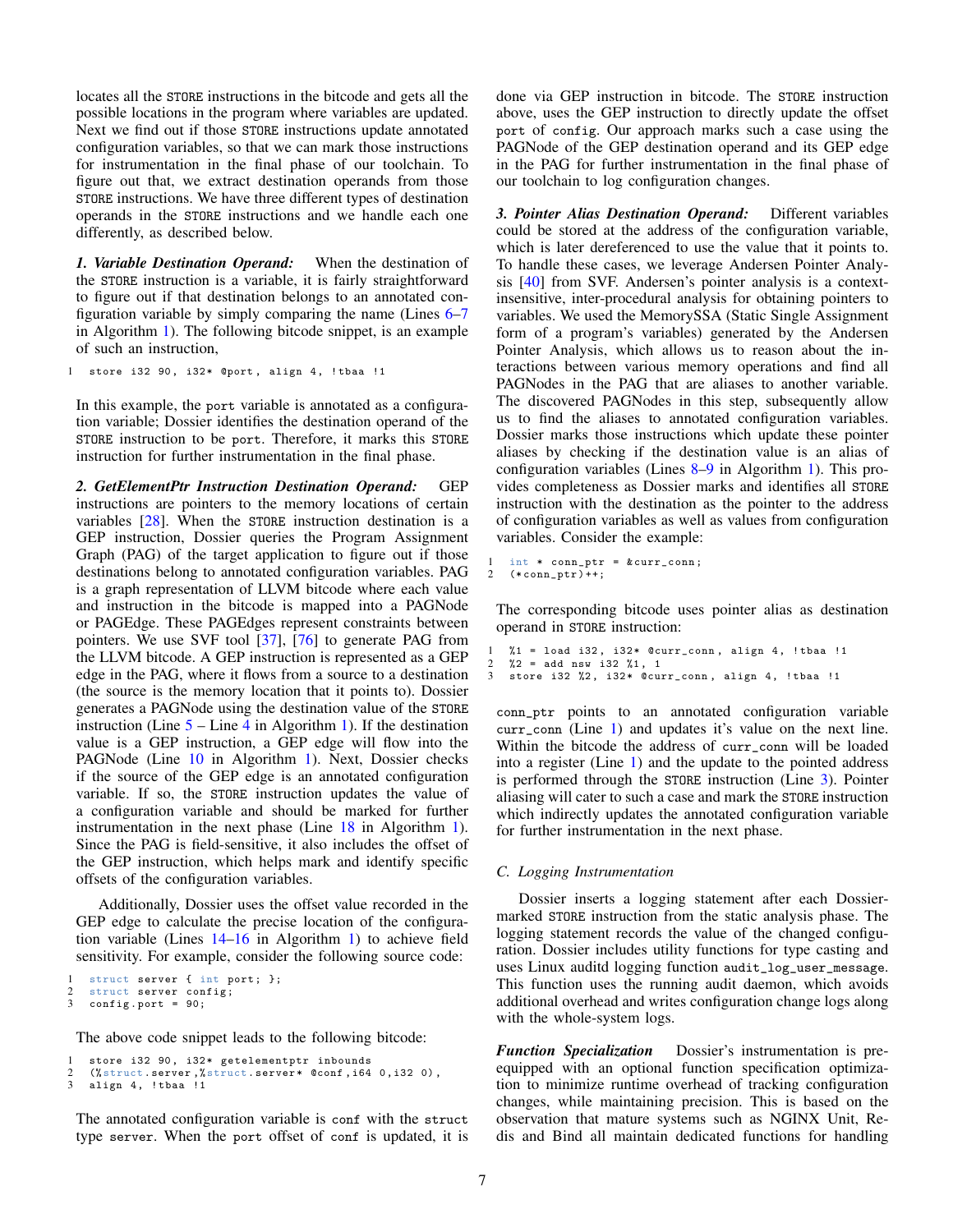<span id="page-7-5"></span><span id="page-7-4"></span><span id="page-7-2"></span><span id="page-7-1"></span>

<span id="page-7-11"></span><span id="page-7-10"></span><span id="page-7-8"></span><span id="page-7-7"></span><span id="page-7-6"></span><span id="page-7-3"></span>dynamic updates. Given a user-provided function, this specialization pass only considers STORE instructions that are part of provided function or any function in the call tree of the provided function. The approach minimizes overhead by reducing the number of identified STORE instructions as configuration updates. For instance, function specialization for nxt\_router\_conf\_create function in NGINX Unit server reduces the identified configuration update STORE instructions (with pointer aliasing) from 3054 to 90, which decreases the performance overhead significantly.

#### *D. Putting It All Together*

We demonstrate our static analysis technique using two open-source applications, Redis and NGNIX Unit, that provide interfaces for updating configuration dynamically. We discuss another application in Appendix [A.](#page-15-21) We select these applications for their relevance, popularity, and wide-scale usage.

Redis: Redis [\[24\]](#page-14-40) is an in-memory data store. The configuration values for Redis are stored in a global struct instance named server with type redisServer. Redis allows dynamic updates of these configuration values at runtime, as discussed in Section [II-C.](#page-3-0) For example, configuration commands CONFIG SET DIR and CONFIG SET DB, respectively update the directory and DB name dynamically. In the underlying code, these commands update the values of variables rdb\_filename and rdb\_save\_time\_start, present in the struct server at offsets 168 and 174 respectively. To evaluate Dossier, we annotated the global variable server and the struct offsets, 168 and 174. We then ran our static analysis. Our static analysis results for Redis are discussed in Table [V.](#page-12-0) We were able to successfully mark the relevant STORE instructions. We also simulated the Redis attack explained in Section [II-C](#page-3-0) and successfully logged the configuration updates on the target variables (annotation provided by the sysadmins), rdb\_filename and rdb\_save\_time\_start in the server struct.

<span id="page-7-13"></span>

|  |                                                          |  |  | <b>TABLE II:</b> The arguments extracted from different intercepted |
|--|----------------------------------------------------------|--|--|---------------------------------------------------------------------|
|  | system calls, writing to the target configuration files. |  |  |                                                                     |

| System<br>Call | <b>Arguments</b><br><b>Extracted</b> | <b>Description</b>                                                                                                                |
|----------------|--------------------------------------|-----------------------------------------------------------------------------------------------------------------------------------|
| write          | buffer                               | The contents of the buffer are extracted from the system<br>call arguments.                                                       |
| pwrite         | buffer &<br>offset                   | The contents of the buffer as well as the offset is<br>extracted from the system call arguments                                   |
| writev         | iovec vec                            | The jov array present in the system call arguments is<br>iterated in order and buffer from each entry is extracted.               |
| pwritev        | iovec<br>$vector$ &<br>offset        | The buffer in each jovec entry is extracted in order along<br>with the offset present in the system call arguments.               |
| sendfile       | src fd &<br>offset                   | The contents of source file are extracted given the file<br>descriptor and the starting offset from the system call<br>arguments. |

<span id="page-7-9"></span>NGINX Unit: NGINX Unit [\[20\]](#page-14-41) also allows dynamic configuration changes; however, NGINX Unit configuration change handling methodology is much more complex than Redis. Each new request to NGINX Unit is assigned a configuration object. Upon a configuration change, the NGINX Unit uses a new configuration object for all the subsequent requests. Due to this added complexity, Dossier uses the structure type nxt\_socket\_conf\_t instead of variable names to annotate configuration variables. Once the annotations are provided, Dossier uses static analysis to mark and instrument configuration variables. To filter redundant instructions, Dossier applied function specialization for the function nxt\_router\_conf\_create. The results of our static analysis under different configurations for NGINX Unit are discussed in Table [V.](#page-12-0)

# <span id="page-7-0"></span>V. TRACKING FILE-BASED CONFIG CHANGES

One way to update the application's configuration is to change the configuration files on the disk. To keep track of such changes, we need to record all the content written to each configuration file. To this end, we propose a light-weight Linux kernel module (LKM) that keeps track of content changes to configuration files. Our LKM intercepts all the file-related syscalls capable of updating configuration files on disk.<sup>[2](#page-7-12)</sup>

Our workflow of capturing file-based configuration changes is as follows: 1) Our LKM takes a list of paths to the configuration files as an input. 2) Our LKM hooks the following syscalls: write, pwrite, writev, pwritev, and sendfile. 3) Every time one of those syscalls is invoked, our LKM checks the file handler argument to see if it is writing to a configuration file (from step 1). If yes, it proceeds to the next step for logging. Otherwise, it returns control to the syscall handler. 4) Our LKM then extracts the contents of the file update using the syscall arguments. Table  $II$  shows what types of syscalls we intercept and how we extract content from the arguments of those system calls. Our LKM also extracts relevant process information (PIDs, PPID, etc.) from the current task\_struct, which is later used to stitch the config logs to the system audit logs at the causally-correct places, facilitating attack investigations. 6) Finally, our LKM writes

<span id="page-7-12"></span><sup>&</sup>lt;sup>2</sup>We intercept a range of different write-related calls because certain programs make use of these to update configuration files. For example, SQLite3 has an option to replace seek+write with pwrite as it reduces the overhead by replacing two syscalls with one. Similarly, writev, pwritev, and sendfile have their own advantages over write in certain cases.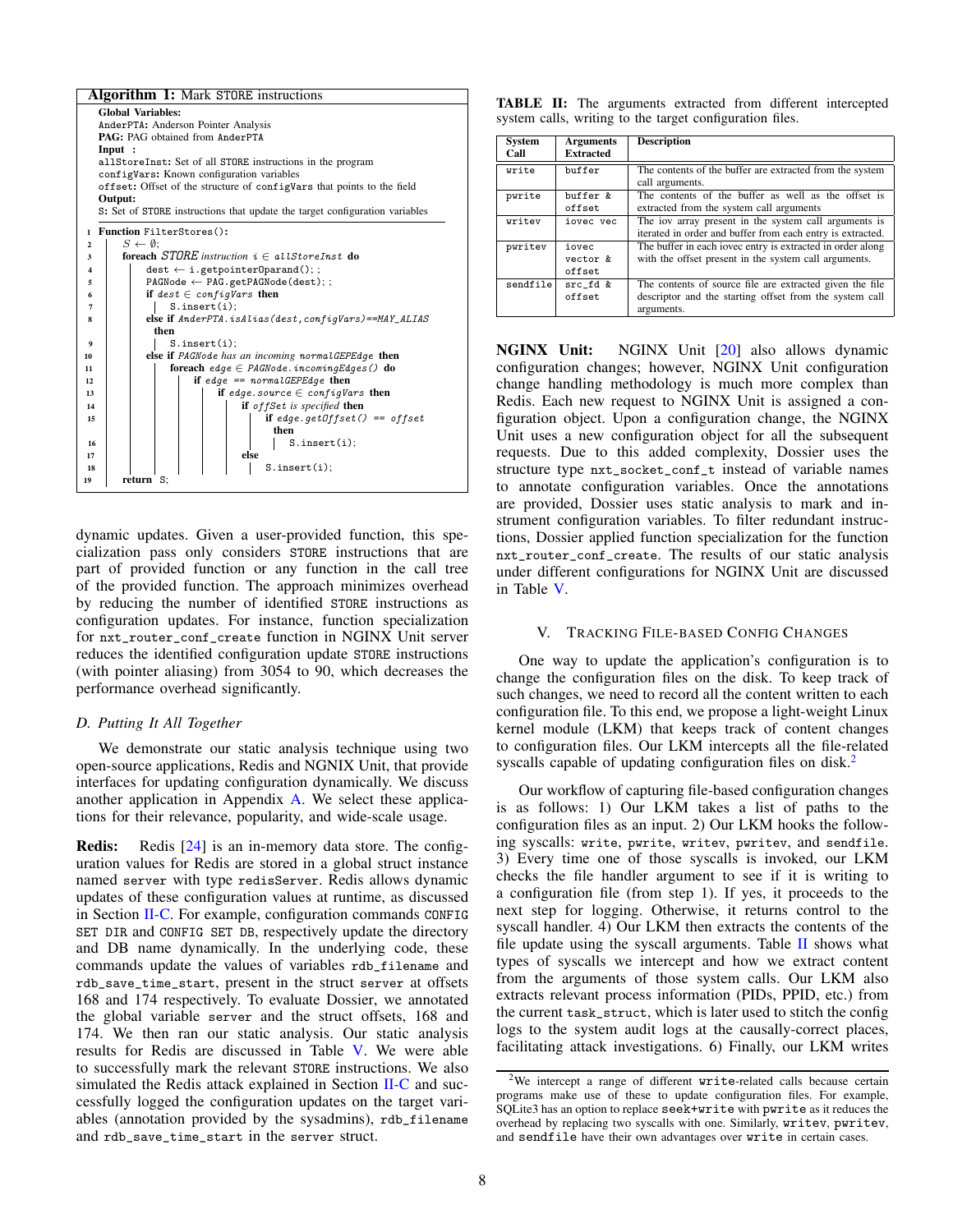<span id="page-8-0"></span>

Fig. 4: Visualisation of port value update in config file and corresponding write syscalls in Exponent CMS

this information to audit logs, using Linux Audit API function call audit\_log().

For brevity, in this section, we will only discuss how we handle write syscall since we handle other syscalls in a similar way. Note that in Section [VII,](#page-9-0) we evaluate and benchmark Dossier, enabling all the five syscall hooks in our LKM.

# *A. Computation of File Deltas*

During our experiments, we were able to log configuration value changes using write syscall interception. However, we found out that some applications update the entire configuration file even if they are changing a small part of the file. The entire file is rewritten in fixed-size chunks during the update and the size of these fixed chunks varies for different applications, typically ranging from 1kB to 16kB. Due to this problem, our initial approach of intercepting write syscall and extracting buffer will wrongly assert that the entire file was changed even though only part of file was updated, leading to incorrect results during forensic analysis. Further, this approach incurs unnecessary space overhead by storing the entire file's contents rather than just the changed field.

To elaborate on this problem, consider a scenario shown in Figure [4,](#page-8-0) where the port value was changed two times in the configuration file of Exponent CMS [\[17\]](#page-14-26). We call the first configuration update A and the second update B. The initial size of the file is approximately 5.74kB and this file is rewritten in chunks of 1kB during update. In the figure, the first argument of the write syscall denotes the buffer size, and the second argument denotes the starting offset. During update A, the port is changed from "62" to "25" and the application rewrites the entire file using a set of 6 write syscalls (1A – 6A). Each syscall overwrites a specific chunk within the file. Since the new port value uses the same number of characters as in the previous port value, the size of the file remains the same, with the actual port update occurring in 4A. Note that all write syscalls for update A overwrote the old data with the same contents except write number 4A.

During the update B, the port value was changed from "25" to "1505" using a set of 6 write syscalls  $(1B - 6B)$ . In this update, since we added two new characters in the port value, the final file size was increased by 2 Bytes – all the write syscalls rewrite the previous data until the 4B syscall. The 4B syscall updates the port value to 1505. Due to an addition of 2 bytes, a ripple effect takes places and 2 Bytes from the end

<span id="page-8-3"></span><span id="page-8-2"></span>

| Input :<br>rawLogs: Linux auditd logs<br>initFile: Initial file snapshot before any file updates<br>clusterInterval: Interval of audit_timestamp to cluster logs entries<br>Output:<br>outputLogs: Final logs with entries containing file deltas<br>Function ComputeDeltas():<br>1<br>List dataLogs $\leftarrow$ rawLogs Audit log entries logged by Dossier;<br>$\mathbf{2}$<br>Set alreadyClustered $\leftarrow \emptyset$ ;<br>3<br>List clusters $\leftarrow$ $\parallel$ ;<br>$\overline{\mathbf{4}}$<br>foreach $l1 \in dataLog$ do<br>5<br>if $11 \in alreadyClustered$ then<br>6<br>continue; // Ignore 11, as it is already clustered<br>7<br>List curCluster $\leftarrow$ [];<br>8<br>curCluster.append(11);<br>9<br>foreach $l2 \in dataLogs \wedge l2 \not\in alreadyClustered$ do<br>10<br>if $t$ imestamp(l2)- $t$ imestamp(l1) == clusterInterval<br>11<br>then<br>curCluster.append(12);<br>12<br>alreadyClustered.append(12);<br>13<br>clusters.append(curCluster);<br>14<br>sort (clusters); // Sort cluster entries based on audit_timestamps;<br>15<br>List new Entries $\leftarrow$ [];<br>16 |    | <b>Algorithm 2:</b> Compute deltas |  |  |  |  |  |  |  |
|---------------------------------------------------------------------------------------------------------------------------------------------------------------------------------------------------------------------------------------------------------------------------------------------------------------------------------------------------------------------------------------------------------------------------------------------------------------------------------------------------------------------------------------------------------------------------------------------------------------------------------------------------------------------------------------------------------------------------------------------------------------------------------------------------------------------------------------------------------------------------------------------------------------------------------------------------------------------------------------------------------------------------------------------------------------------------------------------------------------------|----|------------------------------------|--|--|--|--|--|--|--|
|                                                                                                                                                                                                                                                                                                                                                                                                                                                                                                                                                                                                                                                                                                                                                                                                                                                                                                                                                                                                                                                                                                                     |    |                                    |  |  |  |  |  |  |  |
|                                                                                                                                                                                                                                                                                                                                                                                                                                                                                                                                                                                                                                                                                                                                                                                                                                                                                                                                                                                                                                                                                                                     |    |                                    |  |  |  |  |  |  |  |
|                                                                                                                                                                                                                                                                                                                                                                                                                                                                                                                                                                                                                                                                                                                                                                                                                                                                                                                                                                                                                                                                                                                     |    |                                    |  |  |  |  |  |  |  |
|                                                                                                                                                                                                                                                                                                                                                                                                                                                                                                                                                                                                                                                                                                                                                                                                                                                                                                                                                                                                                                                                                                                     |    |                                    |  |  |  |  |  |  |  |
|                                                                                                                                                                                                                                                                                                                                                                                                                                                                                                                                                                                                                                                                                                                                                                                                                                                                                                                                                                                                                                                                                                                     |    |                                    |  |  |  |  |  |  |  |
|                                                                                                                                                                                                                                                                                                                                                                                                                                                                                                                                                                                                                                                                                                                                                                                                                                                                                                                                                                                                                                                                                                                     |    |                                    |  |  |  |  |  |  |  |
|                                                                                                                                                                                                                                                                                                                                                                                                                                                                                                                                                                                                                                                                                                                                                                                                                                                                                                                                                                                                                                                                                                                     |    |                                    |  |  |  |  |  |  |  |
|                                                                                                                                                                                                                                                                                                                                                                                                                                                                                                                                                                                                                                                                                                                                                                                                                                                                                                                                                                                                                                                                                                                     |    |                                    |  |  |  |  |  |  |  |
|                                                                                                                                                                                                                                                                                                                                                                                                                                                                                                                                                                                                                                                                                                                                                                                                                                                                                                                                                                                                                                                                                                                     |    |                                    |  |  |  |  |  |  |  |
|                                                                                                                                                                                                                                                                                                                                                                                                                                                                                                                                                                                                                                                                                                                                                                                                                                                                                                                                                                                                                                                                                                                     |    |                                    |  |  |  |  |  |  |  |
|                                                                                                                                                                                                                                                                                                                                                                                                                                                                                                                                                                                                                                                                                                                                                                                                                                                                                                                                                                                                                                                                                                                     |    |                                    |  |  |  |  |  |  |  |
|                                                                                                                                                                                                                                                                                                                                                                                                                                                                                                                                                                                                                                                                                                                                                                                                                                                                                                                                                                                                                                                                                                                     |    |                                    |  |  |  |  |  |  |  |
|                                                                                                                                                                                                                                                                                                                                                                                                                                                                                                                                                                                                                                                                                                                                                                                                                                                                                                                                                                                                                                                                                                                     |    |                                    |  |  |  |  |  |  |  |
|                                                                                                                                                                                                                                                                                                                                                                                                                                                                                                                                                                                                                                                                                                                                                                                                                                                                                                                                                                                                                                                                                                                     |    |                                    |  |  |  |  |  |  |  |
|                                                                                                                                                                                                                                                                                                                                                                                                                                                                                                                                                                                                                                                                                                                                                                                                                                                                                                                                                                                                                                                                                                                     |    |                                    |  |  |  |  |  |  |  |
|                                                                                                                                                                                                                                                                                                                                                                                                                                                                                                                                                                                                                                                                                                                                                                                                                                                                                                                                                                                                                                                                                                                     |    |                                    |  |  |  |  |  |  |  |
|                                                                                                                                                                                                                                                                                                                                                                                                                                                                                                                                                                                                                                                                                                                                                                                                                                                                                                                                                                                                                                                                                                                     |    |                                    |  |  |  |  |  |  |  |
|                                                                                                                                                                                                                                                                                                                                                                                                                                                                                                                                                                                                                                                                                                                                                                                                                                                                                                                                                                                                                                                                                                                     |    |                                    |  |  |  |  |  |  |  |
|                                                                                                                                                                                                                                                                                                                                                                                                                                                                                                                                                                                                                                                                                                                                                                                                                                                                                                                                                                                                                                                                                                                     |    |                                    |  |  |  |  |  |  |  |
|                                                                                                                                                                                                                                                                                                                                                                                                                                                                                                                                                                                                                                                                                                                                                                                                                                                                                                                                                                                                                                                                                                                     |    |                                    |  |  |  |  |  |  |  |
|                                                                                                                                                                                                                                                                                                                                                                                                                                                                                                                                                                                                                                                                                                                                                                                                                                                                                                                                                                                                                                                                                                                     |    |                                    |  |  |  |  |  |  |  |
|                                                                                                                                                                                                                                                                                                                                                                                                                                                                                                                                                                                                                                                                                                                                                                                                                                                                                                                                                                                                                                                                                                                     |    |                                    |  |  |  |  |  |  |  |
|                                                                                                                                                                                                                                                                                                                                                                                                                                                                                                                                                                                                                                                                                                                                                                                                                                                                                                                                                                                                                                                                                                                     | 17 | foreach $c \in clusters$ do        |  |  |  |  |  |  |  |
| // Take clusters and get new log entry for each cluster;<br>18                                                                                                                                                                                                                                                                                                                                                                                                                                                                                                                                                                                                                                                                                                                                                                                                                                                                                                                                                                                                                                                      |    |                                    |  |  |  |  |  |  |  |
| $newEntry, newFile \leftarrow getNewLogEntry(initFile, c);$<br>19                                                                                                                                                                                                                                                                                                                                                                                                                                                                                                                                                                                                                                                                                                                                                                                                                                                                                                                                                                                                                                                   |    |                                    |  |  |  |  |  |  |  |
| newEntries.append(newEntry);<br>20                                                                                                                                                                                                                                                                                                                                                                                                                                                                                                                                                                                                                                                                                                                                                                                                                                                                                                                                                                                                                                                                                  |    |                                    |  |  |  |  |  |  |  |
| $initFile \leftarrow newFile$ :<br>21                                                                                                                                                                                                                                                                                                                                                                                                                                                                                                                                                                                                                                                                                                                                                                                                                                                                                                                                                                                                                                                                               |    |                                    |  |  |  |  |  |  |  |
| List otherLogs $\leftarrow$ rawLogs // Log entries not collected by Dossier;<br>22                                                                                                                                                                                                                                                                                                                                                                                                                                                                                                                                                                                                                                                                                                                                                                                                                                                                                                                                                                                                                                  |    |                                    |  |  |  |  |  |  |  |
| List outputLogs $\leftarrow$ otherLogs+newEntries;<br>23                                                                                                                                                                                                                                                                                                                                                                                                                                                                                                                                                                                                                                                                                                                                                                                                                                                                                                                                                                                                                                                            |    |                                    |  |  |  |  |  |  |  |
| return outputLogs;<br>24                                                                                                                                                                                                                                                                                                                                                                                                                                                                                                                                                                                                                                                                                                                                                                                                                                                                                                                                                                                                                                                                                            |    |                                    |  |  |  |  |  |  |  |

<span id="page-8-8"></span><span id="page-8-7"></span><span id="page-8-6"></span><span id="page-8-5"></span><span id="page-8-4"></span><span id="page-8-1"></span>of the 4th chunk move to the start of the 5th chunk. Similarly, 2 bytes from the end of the 5th chunk move to the start of the 6th chunk as shown in Figure [4.](#page-8-0) Hence, the 5B and the 6B syscalls do not rewrite the same data anymore.

We observed two things in this example: 1) We can not compute the correct file delta by comparing the buffer of two write syscalls writing on the same file offsets. For instance, if we compare 5A with 5B because they write to the same file offsets, we will reach the incorrect conclusion that 2 bytes were added to the front of the data and 2 bytes were removed from the end following the 5B update. In reality, neither conclusion is true. 2) We also can not compute the correct file delta by comparing the complete file state between two subsequent write syscalls. Returning to update B, if we compute the file delta between the 4B and the 5B syscalls, we will again reach the incorrect conclusion that 2 new bytes were added and two new bytes were removed from the 5th chunk of the file. Both of these problems arise due to the ripple effect. From the examples above, we can see that we only need to compare the first and the last state of the complete file during an update to compute the correct file delta. Based on this observation, we developed an algorithm that clusters syscalls together to compute accurate file deltas and remove unnecessary logs.

*Algorithm.* We assume an initial snapshot of the configuration files before loading our LKM. Once our LKM is loaded, it extracts the file offset along with the buffer for each write syscall on the target configuration files, and stores it as a write syscall entry in the audit logs. We make use of both the audit logs and the initial configuration files to compute the file deltas. Our file delta approach is outlined in Algorithms [2](#page-8-1) and [3.](#page-9-2)

First, we parse the audit logs in an offline fashion and find all the write syscall entries logged by Dossier for a given configuration file (Algorithm [2,](#page-8-1) Line [2\)](#page-8-2). Next, we cluster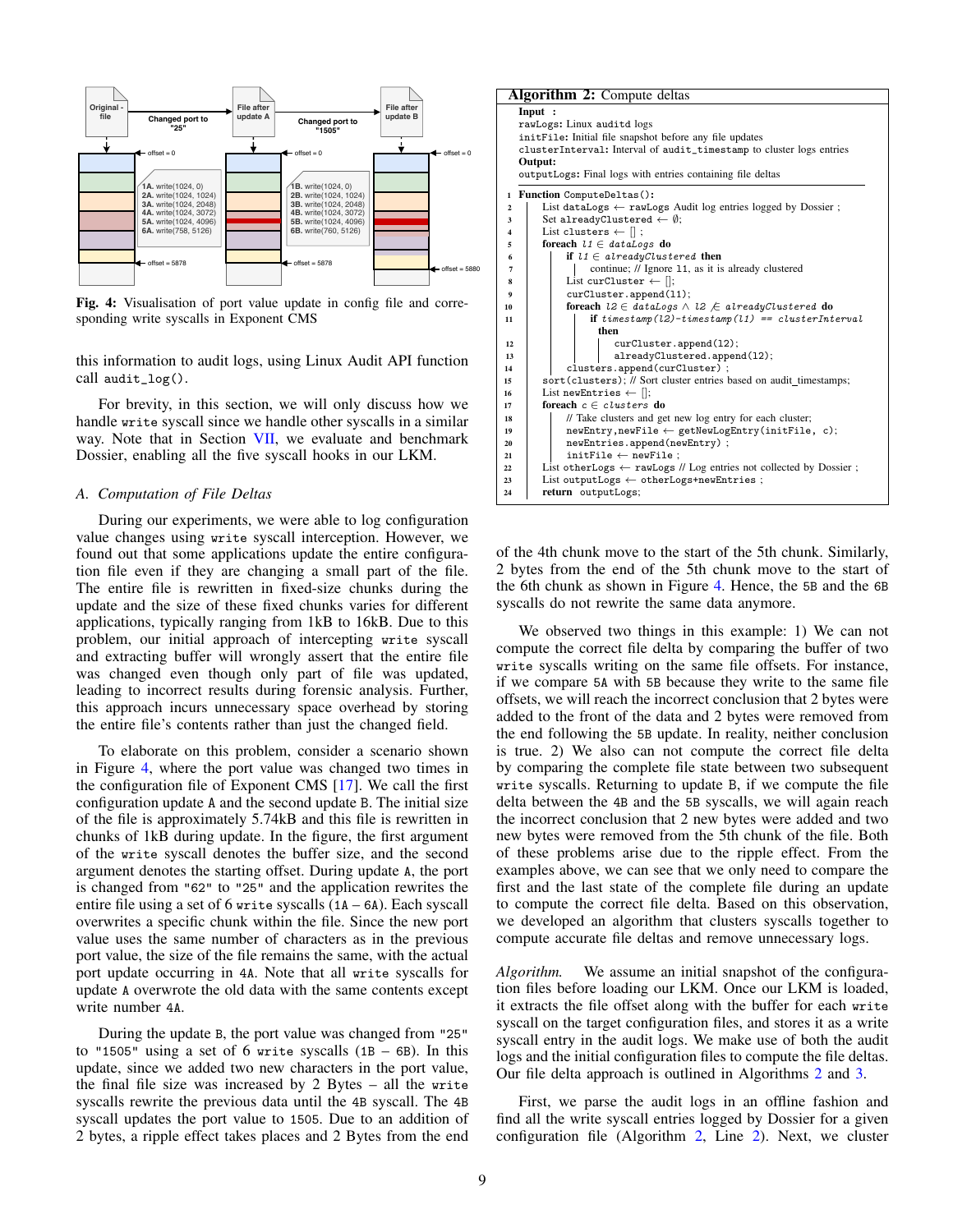<span id="page-9-3"></span>

| <b>Algorithm 3:</b> Get a new log entry from a log cluster                  |  |
|-----------------------------------------------------------------------------|--|
| Input :                                                                     |  |
| cluster: List of clustered audit log entries                                |  |
| initFile: Initial file snapshot before any cluster update                   |  |
| Output:                                                                     |  |
| output Entry: Final log entry with the correct file delta                   |  |
| newFile: New file version created after writes from cluster                 |  |
| Function GetNewLogEntry():<br>1                                             |  |
| $newFile \leftarrow initFile;$<br>$\mathbf{2}$                              |  |
| foreach $c \in cluster$ do<br>3                                             |  |
| offset $\leftarrow$ c; // "offset" field value ;<br>$\overline{\mathbf{4}}$ |  |
| buffer $\leftarrow$ c; // "buffer" field value;<br>5                        |  |
| // Update newFile by inserting buffer at specific offset and<br>6           |  |
| overwriting previous data;                                                  |  |
| $newFile \leftarrow$<br>7                                                   |  |
| newFile[:offset]+buffer+newFile[len(buf)+offset:];                          |  |
| // Compute delta between new File and init File and store in new Buf;<br>8  |  |
| $newBuf \leftarrow delta(intFile, newFile)$ ;<br>9                          |  |
| // Create new log entry with newBuf for the buffer field;<br>10             |  |
| outputEntry $\leftarrow$ cluster [0] with buffer=newBuf;<br>11              |  |
| return (outputEntry, newFile);<br>12                                        |  |

<span id="page-9-5"></span><span id="page-9-4"></span><span id="page-9-2"></span>all the syscall entries for a single file update together. We observed that all the consecutive write syscalls for a single file update exhibit similar timestamps, so we cluster the all the syscall entries with timestamps that fall within a time period (Algorithm [2,](#page-8-1) Lines  $4-14$ ). This time period is a configuration parameter in our system and defined as the ClusterInterval. In our implementation, we use 0 for ClusterInterval value because in our experiments all the consecutive write syscalls for a single update exhibited the same audit timestamp.

Once we have reduced the syscall entries to a list of clusters, we sort all the clusters (Algorithm [2,](#page-8-1) Line [15\)](#page-8-5) and process them according to the Algorithm [3.](#page-9-2) Given a cluster, we generate the corresponding new log entry containing only the file delta. For this purpose, we service all write syscalls present within the cluster, in order, on the initial snapshot of the configuration file (Algorithm  $3$ , Lines  $3-7$ ). This provides us with a new file containing all the writes for a given file update. The simulation of write syscalls is possible as each syscall entry contains both the buffer and the offset. We then use python's difflib library to compute the delta between the initial file and the newly updated file (Algorithm [3,](#page-9-2) Line [9\)](#page-9-5). Finally, this delta is used to create a new syscall entry with buffer equal to computed delta and timestamp equal to the first cluster entry. The new configuration file of the processed cluster servers as an initial file for the next cluster and so on until all the clusters are processed (Algorithm [2,](#page-8-1) Line [21\)](#page-8-6). In this way, we effectively reduced all the write syscall entries into a handful of new syscall entries containing the exact file deltas. Lastlt, we remove the previously logged syscall entries from the audit logs and replace them with the new syscall entries (Algorithm [2,](#page-8-1) Lines [22–](#page-8-7) [23\)](#page-8-8).

The computation overhead of our technique is not a concern because the deltas computation is an offline process. A sysadmin can compute the file deltas using our technique on demand (e.g., before conducting an investigation) or periodically to reduce storage overhead of the logs. The algorithm's runtime complexity is  $O(N)$ , which is acceptable for offline use cases.

Example. To better understand the Algorithm [3,](#page-9-2) consider an example where we perform two updates at separate intervals on a 32kB file. During each update, the file is rewritten in chunks of 4kB using 8 write syscalls. This results in a total of 16 write syscalls. During the offline parsing of logs, we will generate 2 clusters of 8 syscalls each based on the audit timestamps. For each cluster, we perform all the 8 write syscalls on the initial file version. We then compute the differences between the initial and the updated file version of each cluster. As a result, we effectively replaced the initial 16 write syscalls with 2 syscalls containing the exact file deltas. These 2 entries will contain the exact changes in file content after an update without any repititions. Therefore, computation of accurate deltas significantly reduces the space overhead of our logging. Here, the reduction of storage overhead is an added benefit but not the goal of our file-delta computation algorithm.

# VI. RUNTIME AND INVESTIGATION PHASES

<span id="page-9-1"></span>A deployment of Dossier includes both the kernel module for tracking file-based configuration changes (Section [V\)](#page-7-0) and application instrumentation for tracking memory-based configuration changes (Section  $IV$ ). The kernel module is deployed once in the OS and works for all the target applications running on the OS. The instrumentation needs to be applied to every target application. At runtime, Dossier logs both file- and memory-based configuration changes along with the wholesystem provenance logs.

During the investigation phase, the analyst can use Dossier to generate holistic provenance graphs given an Indicator of Compromise (IoC). This holistic graph is generated by parsing logs that contains both whole-system provenance and configuration change logs collected by Dossier. We modified SPADE's provenance graph generation system [\[50\]](#page-14-14) to generate holistic provenance graphs. SPADE can parse whole-system provenance logs generated by Linux Auditd into provenance graphs. We added capability in the SPADE system to also handle configuration change logs. As described in Section [V](#page-7-0) and Section [IV,](#page-5-0) Dossier also collects meta-information, such PID and timestamp and appends this meta-information to configuration change logs during runtime. Such meta-information allows us to figure out which process vertex is responsible for changing the configuration values. Thus, during holistic provenance graph generation, Dossier uses this meta-information to determine the candidate *process vertex* to attach the *configuration change vertex*.

### VII. EVALUATION

<span id="page-9-0"></span>In this section, we focus on evaluating Dossier's performance and efficacy as a specialized provenance tracker. In particular, we first investigated the runtime overhead of Dossier's LKM. Second, we evaluated the runtime overhead of the application instrumentation introduced by Dossier. Finally, we measured the effectiveness of Dossier in reasoning about real-world configuration-based attacks. We collected wholesystem provenance logs using the Linux Auditd framework. All experiments were performed on an Ubuntu 18.04 LTS VM with 32Gb memory and eight CPU cores.

#### *A. Runtime Overhead of Dossier*

The overall runtime overhead of Dossier comprises of delays from two components: 1) overhead due to our LKM to track file-based configuration changes and 2) overhead due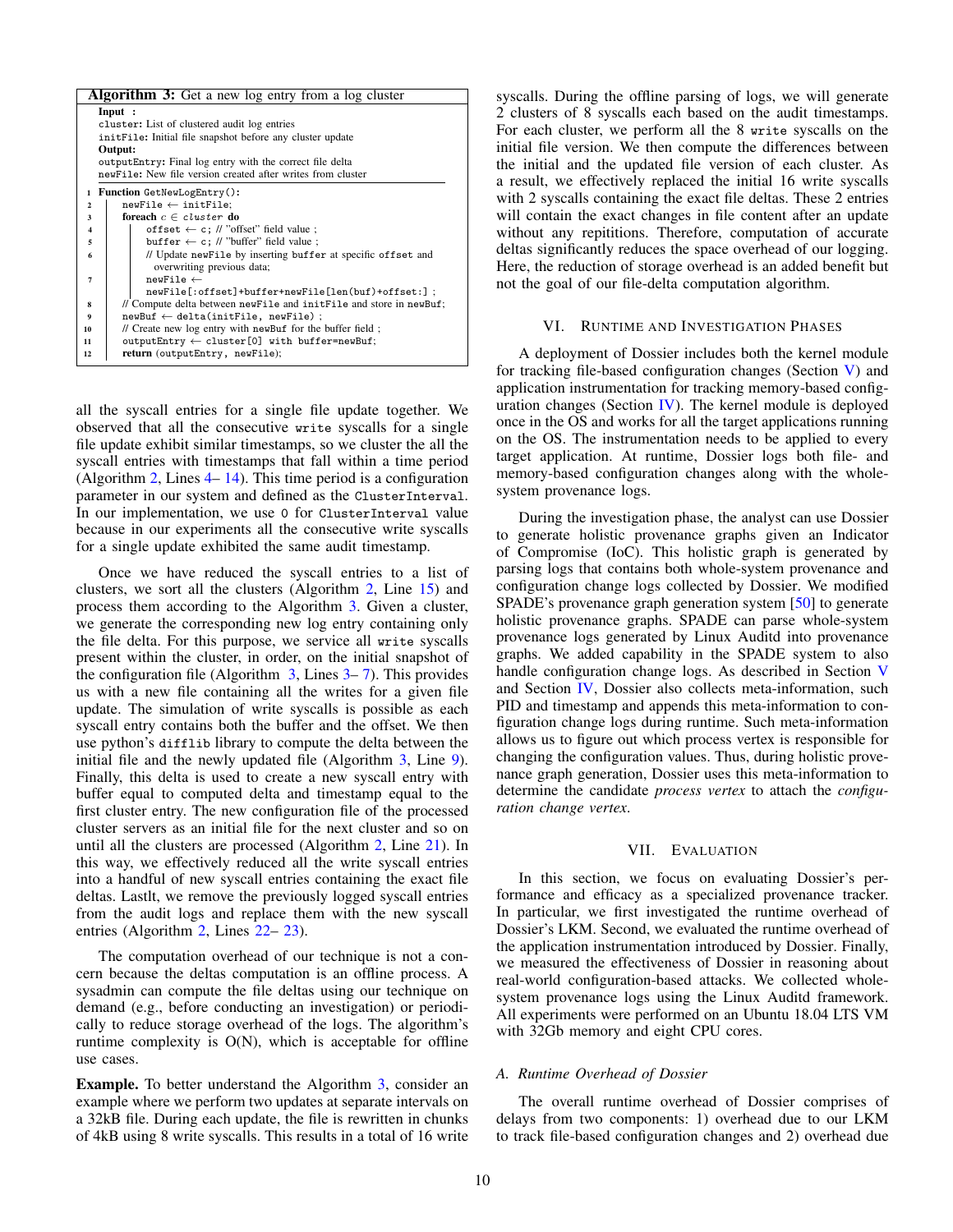to application instrumentation to track memory-based configuration changes. From the design of the system, it is evident that the file-based overhead is a function of two parameters: the overhead incurred due to the hooking mechanism to trap *all* write system calls (irrespective of the file type) and the additional overhead caused by the processing required to service a few system calls specific to configuration files (we call these "configuration file writes"). To quantify the former, we use custom workloads and stress tests that allow us to measure the overhead with various frequencies of file writes with and without our LKM. To measure the overhead of the latter, we again used our custom workload along with three popular microbenchmarks from various domains. Similarly, the memory-based overhead is a function of another two parameters: the overhead caused due to pointer aliasing and the degree of function specialization.

*1) Overhead of file-based tracking:* To evaluate the impact of Dossier's hooking mechanism, we implemented a customized stress test that initiates write syscalls on different files. We measured the time overhead with and without using our LKM. We also varied the number of write syscalls (100K– 900K) to account for different workloads. For each run, we initiate write syscalls and then we take the average to calculate overhead per syscall. A comparison between the blue and the green lines in Figure [5](#page-10-0) shows the hooking overhead results for this experiment. Our performance overhead for syscall hooking mechanism is approximately 6-10 ns/op (an approximate 3% increase). The main takeaway from the stress test is that the overhead of the hooking mechanism stays under 5% under stress and is acceptable.

We also measured the overhead of making write syscalls specifically on configuration files (on which Dossier performs some extra processing). We repeated the customized stress testing, but this time we made 1000 write syscalls to configuration files. Those 1000 write syscalls went through the extra processing and were eventually recorded in the Linux audit logs. We evaluated against 1000 write syscall to configuration files because previous study  $[82]$  has shown that 99.3% of configuration file updates of popular applications happen less than 1000 times over their lifetime. Thus, for each run, we initiated 1000 write syscalls to configuration files and varied the number of write syscalls to non-configuration files. After that we take the average to calculate overhead per syscall. Again, we also varied the number of write syscalls (100K–900K) to account for different workloads. A comparison between the red and blue lines in Figure [5](#page-10-0) shows the configuration writes overhead results for our experiment. We noticed that increasing the percentage of configuration writes also increases the runtime overhead with the maximum overhead of 7% for 100K syscalls (10% configuration writes). Note that for most workloads, the majority of write syscalls are for non-configuration files. Hence, for an application with 500K+ writes, Dossier incurred a maximum configuration write percentage overhead of 4% for the common case. For 900K writes, this percentage overhead was further reduced to 1%.

To further evaluate the overhead, we used the LMBench microbenchmark [\[34\]](#page-14-42). We ran LMBench five times without loading our LKM. We took an average of the five runs to get a baseline to compare our overhead against. We then loaded Dossier's LKM and enabled all the hooks pertaining

<span id="page-10-0"></span>

Fig. 5: Runtime overhead of Dossier's file-based configuration tracking approach under different scenarios.

<span id="page-10-1"></span>TABLE III: LMBench measurements for Dossier. All times are in microseconds. Percent overheads are shown in parenthesis.

| <b>Test Type</b>                                               | Vanilla | <b>Dossier</b> |  |  |  |  |
|----------------------------------------------------------------|---------|----------------|--|--|--|--|
| File and memory latencies in $\mu$ seconds (smaller is better) |         |                |  |  |  |  |
| File create $(0k)$                                             | 878.56  | 885.82 (1%)    |  |  |  |  |
| File delete (0k)                                               | 655.72  | 652.56 (-0.5%) |  |  |  |  |
| File create (10k)                                              | 904.3   | 950.46 (5%)    |  |  |  |  |
| File delete (10k)                                              | 641.82  | 648.76 (1%)    |  |  |  |  |
| mmap latency                                                   | 6101.8  | 6179.2(1%)     |  |  |  |  |

to write syscalls, including write, pwrite, writev, pwritev, and sendfile, and then ran LMBench five times. We also ran 1000 configuration file writes while kernel was loaded with all hooks enabled. The results of the two experiments are shown in Table [III,](#page-10-1) which summarizes the low overhead of the hooking mechanism. The only noticeable overhead ( $\approx 5\%$ ) observed was that, on average, the 10K create time increased from 904.3 microseconds to 950.46 microseconds.

We also measured the overhead using the Postmark benchmark [\[58\]](#page-15-22) and the BLAST benchmark [\[6\]](#page-14-43). For both these benchmarks, each test was repeated 10 times to ensure consistency and minimize the effects of background noise. The Postmark test simulates the workload of an email server. It was configured to run 30,000 transactions with file sizes ranging from 1KB to 2MB in 10 sub-directories, with up to 3,000 simultaneous transactions. Similar to LMBench, we ran 1000 configuration file writes while kernel was loaded with all hooks enabled. The overhead incurred by Dossier for the Postmark test is shown in Table [IV](#page-11-1) and only amounts to around 2%. Furthermore, to estimate Dossier's performance for scientific applications, we ran the BLAST benchmarks. The BLAST benchmark simulates typical biological sequencing workloads. As shown in Table [IV,](#page-11-1) BLAST benchmarks impose almost no additional overhead implying that Dossier has little to no effect on computation-intensive jobs.

*2) Overhead of memory-based tracking.:* We now measure the runtime overhead of tracking memory-based configuration changes. As mentioned above, the overhead of the application instrumentation is determined by two parameters: 1) pointer aliasing – covers more STORE instructions due to alias capturing and 2) the degree of specialization – optimizes the performance of the instrumentation. We tested the overhead of application instrumentation using Redis and NGINX Unit server under previously mentioned parameters as shown in Table [V.](#page-12-0) For Redis, we used Redis's official benchmark to measure the runtime overhead. The percentage overhead was calculated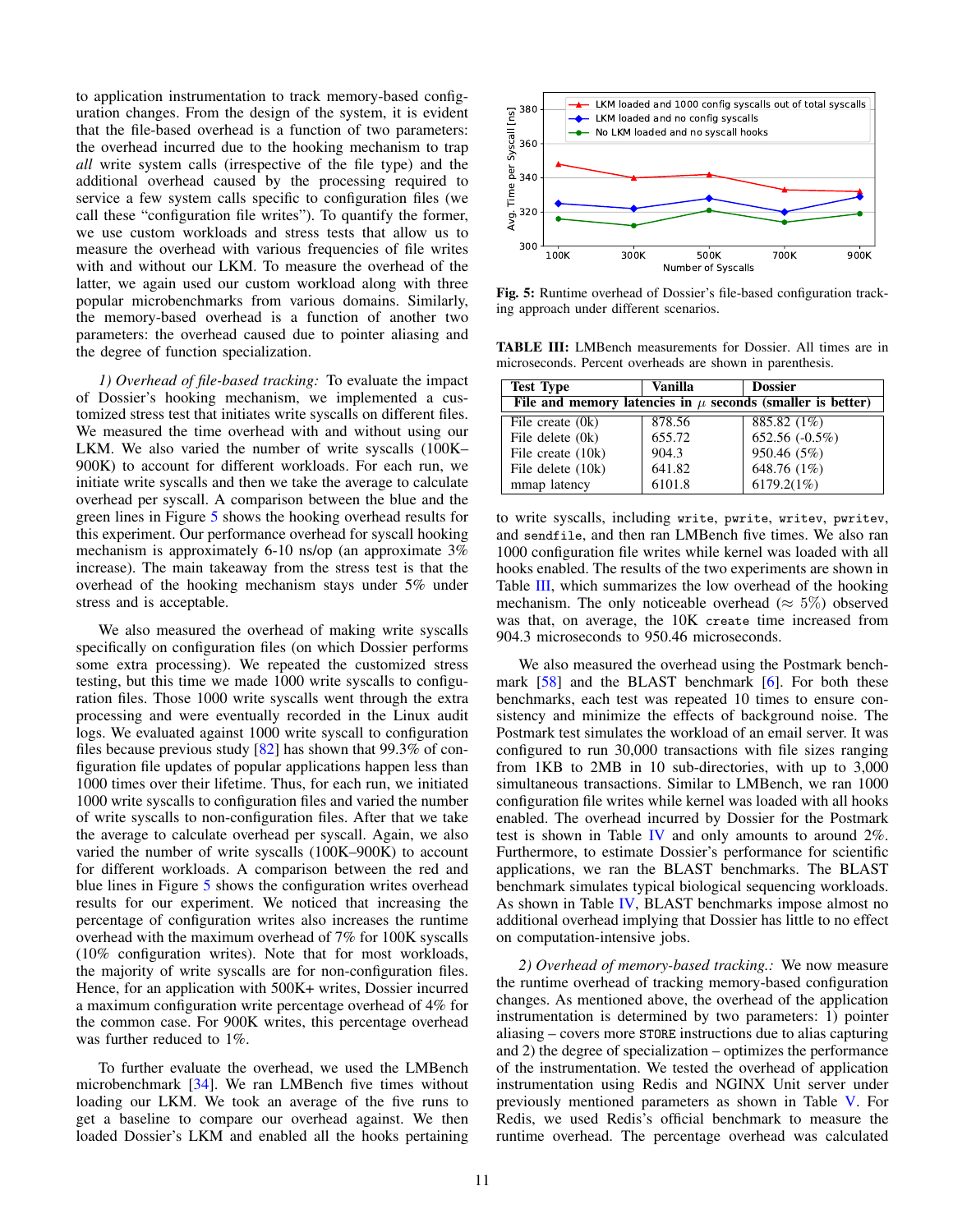<span id="page-11-1"></span>TABLE IV: Postmark and BLAST benchmarking results for Dossier.

| Test         | Vanilla (s) | Dossier (s) | Overhead |
|--------------|-------------|-------------|----------|
| Postmark     | 70.6        | 72.2        | 2.27%    |
| <b>Blast</b> | 236.21      | 235.49      | $-0.3%$  |

based on the time taken to complete 100K query requests for the SET method. For annotation, we specified the global struct variable server along with the offsets (168, 174) to be tainted. We then ran the taint analysis with different configurations— with and without offset specification. Table [V](#page-12-0) shows the results of our overhead experiments. In most cases, the runtime overhead is under 2%. The maximum runtime overhead is 7.96% in our experiments.

Similarly, we measured the runtime overhead for the NG-INX Unit server using ApacheBench [\[3\]](#page-14-44). We initiated a total of 1 million HTTP requests with 100 concurrent requests at a given time. The percentage overhead was calculated based on the time taken in milliseconds per request. For annotation, we specified the type of structure as nxt\_socket\_conf\_t, that is, we annotate all the variables with the specified type. We then ran static analysis under different configurations. Table [V](#page-12-0) shows our results for NGINX Unit experiments. We can see that the percentage overhead is minimal with a maximum overhead increase of 2.22%.

We also logged the number of lines instrumented against each configuration in Table [V.](#page-12-0) After a comprehensive manual review, we were able to identify the correct number of STORES that should have been instrumented by Dossier. This allowed us to calculate the true positives, false negatives, and false positives of the automatic instrumentation process. Based on this information, we calculated the precision and recall of main-memory based approach of Dossier against different configurations. However, for one configuration of Redis and NGINX Unit each, shown in row 5 and 6 of Table [V,](#page-12-0) we were unable to manually identify the false negatives and recall, due to the large scale of the programs (16.9K and 4.25K STORES respectively). The true positives, false positives and precision were calculated for these case as we just had to manually evaluate instrumented STORE instructions.

Our results show that offset specification significantly reduces the marked STORES and the percentage overhead. We observe this behavior in the case of Redis as shown in Table [V.](#page-12-0) We also found that recall is slightly impacted without aliasing because of missing alias updates, but we gain high precision because there are no false positives. On the other hand, with aliasing enabled, recall significantly improves, but precision is compromised because some alias instructions are incorrectly instrumented. These results highlight the inherent limitations of underlying static pointer analysis tools. Even with state-of-the-art static analysis tools utilized by Dossier (i.e., SVF [\[37\]](#page-14-38), [\[76\]](#page-15-20)), the correctness of the analysis is impacted due to the imprecision during the pointer analysis phase. Dossier aims to cater to this problem by providing sysadmins with optimizations, such as function specialization and offset specification, to reduce the number of false positives with aliasing enabled. Moreover, sysadmins have the option to disable pointer aliasing altogether at the cost of completeness and still get reasonable recall values with high precision as shown in Table [V.](#page-12-0)

# *B. Effectiveness on Attack Forensics*

We present three case studies to show the effectiveness of Dossier in forensics for real-world configuration-based attacks. We present another case study in Appendix [B.](#page-16-0)

<span id="page-11-0"></span>*1) MySQL Attack:* For this case study, we chose CVE-2016-6662 [\[9\]](#page-14-24) vulnerability. This vulnerability allows attackers to remotely inject malicious settings into MySQL configuration files *(my.cnf)*, leading to serious consequences. In particular, upon server restart, some parts of the *my.cnf* configuration file are loaded with root privileges (such as the *mysqld safe* wrapper script, which is executed as root) and an attacker can modify these values and parameters to point to their malicious code or allow them to preload a malicious shared library through the --malloc-lib parameter (which could have a TCPbased reverse shell payload). In such a scenario, successful exploitation can escalate an adversary's privileges giving them access to a remote shell with root permissions.<sup>[3](#page-11-2)</sup>

We now consider a scenario where a company uses vulnerable version of MySQL server. All employees are allowed to access certain sections of the database. The server collects OSlevel logs via Linux Audit. One night, an employee from this company forgets to log themselves out of their computer, leaving their device exposed. Capitalizing on this naive mistake, an attacker uses the employee's account to exploit the MySQL vulnerability. They know that the installed MySQL server has a vulnerability that allows them to modify the configuration file and load the malicious code, which has a TCP reverse shell that calls back to the attacker's machine (the vulnerability even allows the attacker to create their own configuration files as well). The attacker makes the necessary changes by updating the configuration file *(my.cnf)* such that when the MySQL server restarts, the new configurations will be loaded, and the call back function will be initiated. Now, the attacker waits patiently for the restart to happen. In fact, they can even trigger a manual reboot of the target server by launching a package or system update process or by issuing a SHUTDOWN SQL statement via the *mysqladmin*. Eventually, when the server restarts, the malicious configurations are loaded, and the payload is executed. As soon as the TCP call back is completed, the attacker starts exfiltrating the data from the MySQL database. Soon the admin detects the breach and terminates all the outbound connections. Later, the Incident Response (IR) team is asked to investigate this attack. The IR team immediately digs into the audit logs to reconstruct of the attack. They discover that there had been an "unauthorized" configuration update in the configuration file. However, the issue the IR team now faces is that they do not know which user or which particular write operations to the configuration file had been responsible for the attack. They may be able to filter out some suspect write syscalls from the logs (which in itself will be a daunting task); however, it will be difficult for them to find the exact configuration parameter or value that was updated (MySQL server has more than 500 configuration parameters), what were the exact contents of the write operation and who was responsible for the update (or which process did the update).

<span id="page-11-2"></span><sup>&</sup>lt;sup>3</sup>Furthermore, the vulnerability can be exploited even if security modules, such as SELinux and AppArmor are installed on the target system with default active policies for the MySQL service.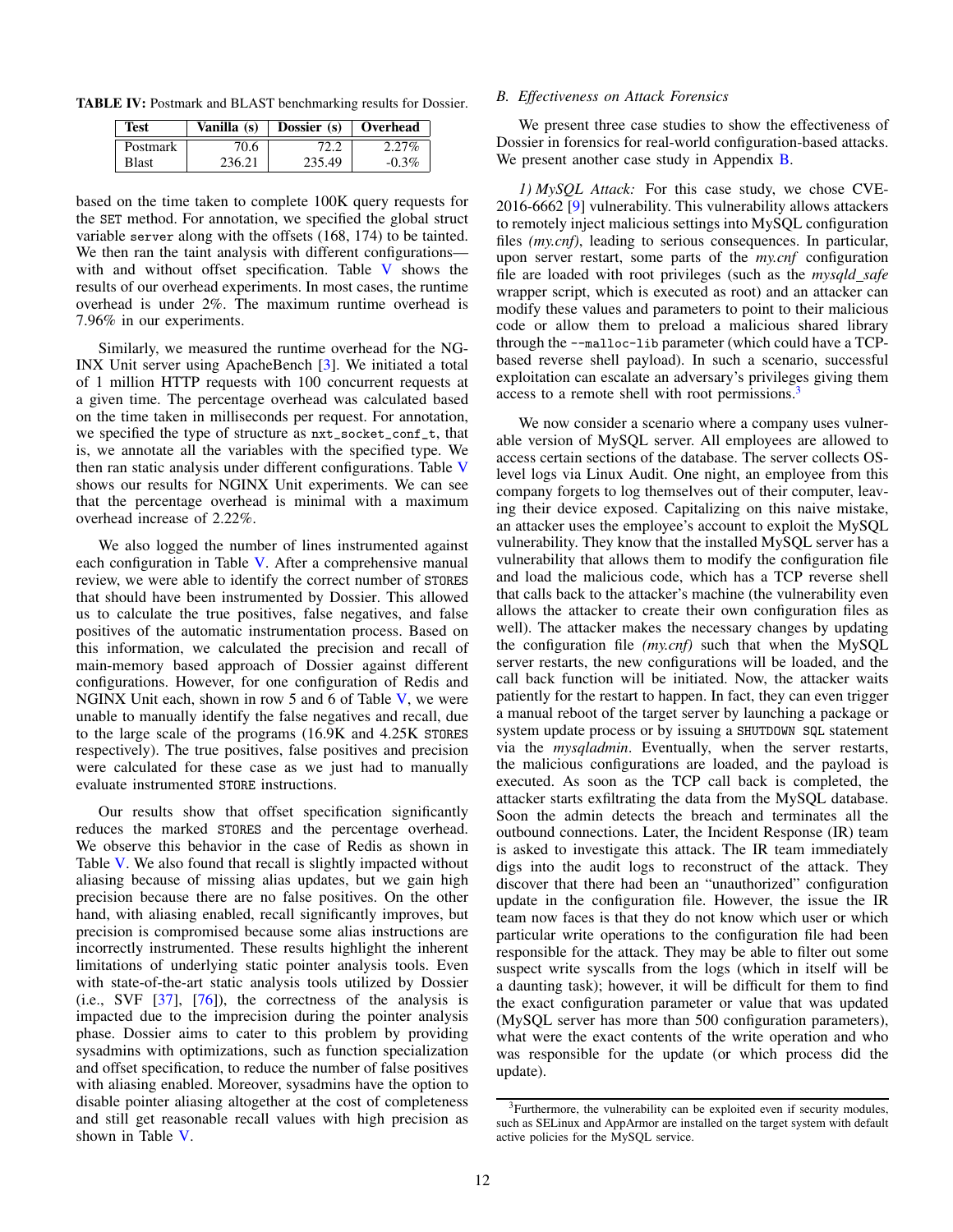<span id="page-12-0"></span>TABLE V: Evaluation results of memory-based configuration tracking. We measure overhead and accuracy of our static analysis and instrumentation under two parameters: 1) applying pointer aliasing and 2) applying function specialization (TP = True Positives, FP = False Positives, FN = False Negatives).

| <b>Application</b> | <b>Annotation set</b> |               |                   | <b>Pointer</b> | Specialization           | Total         | Config | Overhead        | Precision        | Recall                                 | TP. FP.     |
|--------------------|-----------------------|---------------|-------------------|----------------|--------------------------|---------------|--------|-----------------|------------------|----------------------------------------|-------------|
|                    | Variable              | <b>Offset</b> | Type              | Alias          |                          | <b>STORES</b> | STORES | $\mathscr{G}_o$ | $(\%)$           | $\left( \mathscr{G}_{\pmb{c}} \right)$ | FN          |
| Redis              | server                | 168.<br>174   | redisServer       | No             | No.                      |               |        | 0.18            | 100              | 67                                     | 4, 0, 2     |
| Redis              | server                | 174<br>168.   | redisServer       | No             | configSetCommand         |               |        | 0.17            | 100              | 75                                     | 3, 0, 1     |
| Redis              | server                | 168. 174      | redisServer       | Yes            | configSetCommand         | 16966         |        | 0.21            | 58               | 100                                    | 4, 3, 0     |
| Redis              | server                | Any           | redisServer       | No             | configSetCommand         |               | 68     | .24             | $\overline{100}$ | 87                                     | 68, 0, 10   |
| Redis              | server                | Any           | redisServer       | No             | No                       |               | 522    | 7.96            | 100              | ۰                                      | $522, 0, -$ |
| <b>NGINX Unit</b>  | Any                   | Anv           | nxt socket conf t | No             | No                       |               | 33     | 0.78            | 100              | ۰                                      | $33, 0, -$  |
| <b>NGINX Unit</b>  | Any                   | Anv           | nxt socket conf t | No             | nxt_router_conf_create() | 4025          | 15     | 0.31            | 100              | 64                                     | 15, 0, 8    |
| <b>NGINX Unit</b>  | Anv                   | Any           | nxt_socket_conf_t | Yes            | nxt router conf create() |               | 90     | 2.22            | 27               | 96                                     | 24, 66, 1   |

<span id="page-12-1"></span>

Fig. 6: Holistic provenance graph of MySQL attack presented in Section [VII-B1.](#page-11-0) Squashed rectangle with dashed edges represent provenance of configuration values.

Now consider Dossier was running on the MySQL server. In the attack discussed above, Dossier will be able to log the precise location of the configuration variable/parameter that was changed along with the meta-information (e.g., PID of the config writing process). This will give the IR team enough information to reconstruct the attack, remove the malicious library from the system, and identify the user that forgot to log out of the system. We enacted the scenario described in this section. An attack was launched on a vulnerable MySQL server; however, our LKM was successfully able to log the writes to the configuration file with no FPs or FNs. We then ran our file deltas algorithm on top of the collected logs and extracted the exact file delta showcasing the malicious write causing the malicious code execution attack. The holistic graph generated by Dossier is shown in Figure [6.](#page-12-1) During the attack, the entire configuration file is rewritten after a single update, and it costs 2.1KB of log data. However, after applying the file delta algorithm, the storage overhead for this single update is reduced to only 147 Bytes. Since  $\left[82\right]$  has shown that 99.3% of configuration file updates of popular applications happen less than 1000 times over their lifetime, the storage overhead for a 1000 such updates amounts to only 147KB (after filedelta computation), which is negligible compared to the total size of audit logs.

*2) Wordpress htaccess attack:* For this case study, we chose a vulnerability in WordPress [\[33\]](#page-14-45), a widely used website creation platform. The vulnerability, described in CVE-2020- 8658 [\[13\]](#page-14-46), results from a vulnerable anti-CSRF implementation within the htaccess plugin used by WordPress. It allows an attacker to modify the .htaccess configuration file of a website, take control of the website, and direct a victim to a malicious web page instead of the legitimate website. .htaccess is a sensitive hidden configuration file present within web servers and often serves an attack vector to hide malware, hide backdoors, inject content, and redirect search engines to malicious websites.

We now consider a scenario where a company uses an

affected version of Wordpress. The use of .htaccess is enabled within the server since WordPress and various WordPress plugins use this file for in-directory tweaks to the web server's behavior. Moreover, the only logging implemented within the web server is at the OS level via the Auditd subsystem on the root machine. An attacker exploits the vulnerability present within the Htaccess plugin to direct the victim to a malicious web page with certain exploit code. The exploit code arbitrarily edits the contents of the .htaccess file such that every time the website is loaded from a search engine such as Google, Bing, etc., the users are redirected to a malicious web page instead of the legitimate company's website. The attack might go unnoticed for some time since the employees within the company use the complete website URL for accessing the website instead of getting redirected from search engines. Eventually, the system administrators discover that the website has been compromised and an Incident Response (IR) team is asked to come in and investigate. The IR dig into the audit logs and discover that there have been several updates on the .htaccess file, including legitimate file revisions from various WordPress plugins. However, the issue the IR team faces is that they do not know which particular write operations to the .htaccess file had been responsible for the attack. This is because existing OS based audit logs do not contain information about the exact contents of the write operation.

Now, consider the scenario that the system administrators had Dossier running on the server monitoring the sensitive .htaccess file. In the attack discussed above, Dossier will log the precise content within the .htaccess file that was changed. This will give the IR team sufficient information to reconstruct the attack, remove the malicious contents from the file, and identify the vulnerable plugin responsible for the exploit. In summary, an attack was launched on a vulnerable WordPress server; Dossier's Linux kernel module successfully logged all writes to the .htaccess file with no FPs or FNs. Moreover, Dossier's file diff algorithm extracted the exact file diff, revealing the malicious write causing the website compromise. Due to complete file rewrite, a single update costs around 698 Bytes during the attack. After applying the file delta algorithm, the storage overhead is reduced to only 142 Bytes. Similarly, a 1000 such updates amounts to a negligible overhead of 142KB.

*3) BIND-9 Dynamic Update Attack:* For this case study, we chose a vulnerability in BIND-9 [\[5\]](#page-14-33) - a widely used open source DNS server. BIND-9 can be used both as an authoritative or as a caching DNS server and provides several features such as load balancing, notify and dynamic update, etc. The vulnerability in question, described in CVE-2017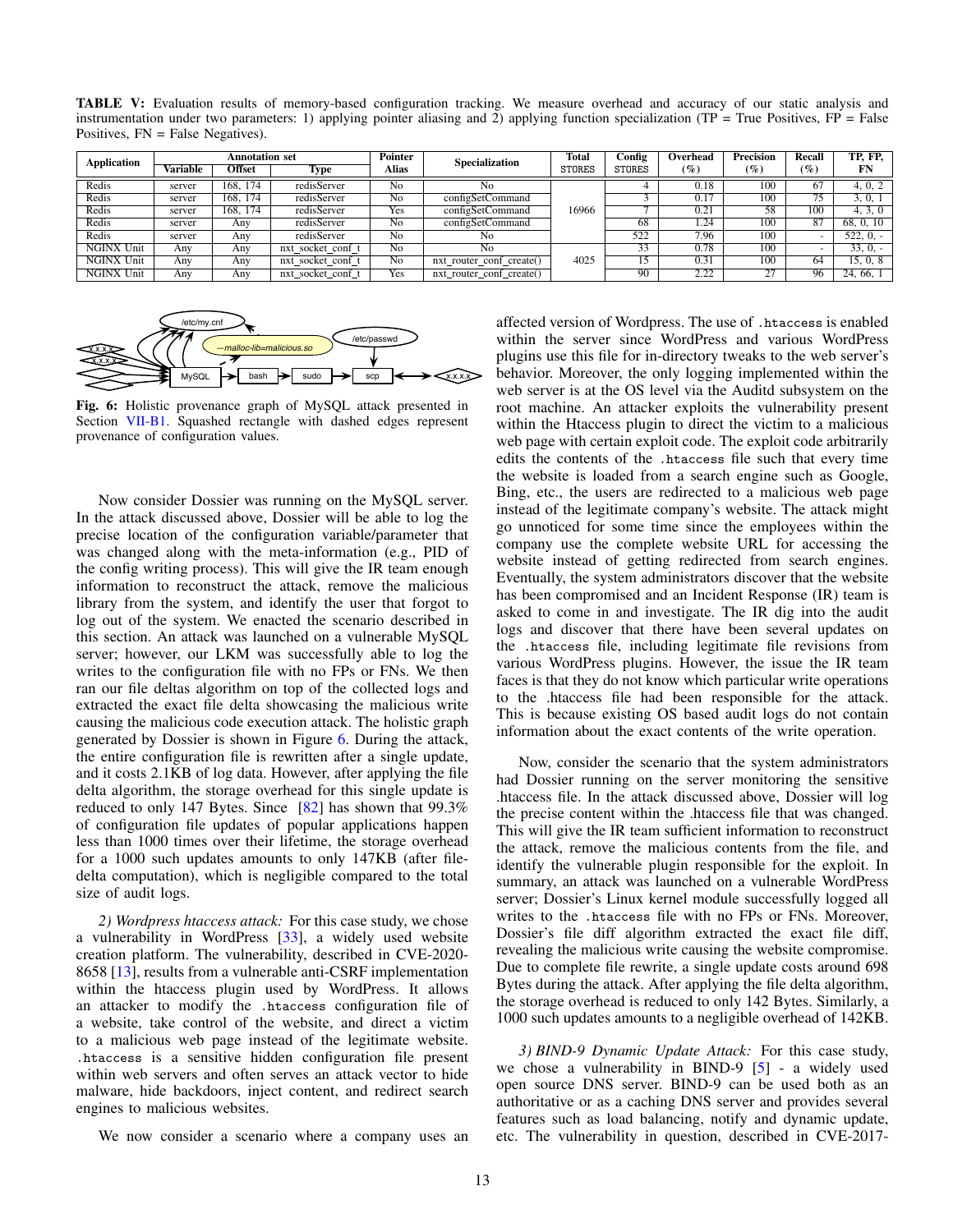3143 [\[12\]](#page-14-47), allows an attacker to forge a valid TSIG signature and issue unauthorized dynamic updates. The affected versions of BIND servers rely solely on TSIG keys with no other address-based ACL protection. An attacker who is able to send and receive messages to an authoritative DNS server, and who has knowledge of a valid TSIG key name for the zone and service being targeted, may be able to manipulate BIND-9 into accepting an unauthorized dynamic update. The attacker can leverage these capabilities to perform malicious dynamic zone content manipulation.

Consider a scenario where a company uses an affected version of BIND-9 to name their machines in their own domain. The only logging implemented within the server hosting BIND9 is at the OS level via the Auditd subsystem on the root machine. An attacker with knowledge about the TSIG key name exploits the aforementioned vulnerability to forge valid TSIG signatures and issues unauthorized dynamic updates to maliciously update the zone content within the server. Eventually, the network administrators notice that the server has been compromised and some of the DNS queries are returning incorrect responses and the users within the company are directed to wrong and potentially malicious websites. The IR team is then called in to investigate the issue. The IR team digs into the OS-level audit logs collected by the root machine. Since the malicious update on the zone takes place dynamically in-memory, no events in the log describe the malicious zone update. Eventually, due to the semantic gap that exists within the OS level logs, the IR could not conclude which particular zone update operations had been responsible for the attack.

Now, consider the scenario that the system administrators had Dossier running on the DNS server monitoring dynamic updates to sensitive structs containing information about the zone and the records enclosed within it. In the attack discussed above, Dossier will successfully log all the dynamic updates on the target zone variables annotated by the system administrators. This will give the IR team enough information to reconstruct the attack, remove the malicious contents from the zone, and identify that the attack exploited some vulnerability within the dynamic zone update implementation of the server. We enacted the scenario described in this section. We used the dynamically updateable structure type dns\_zone\_t within BIND to annotate the target zone variables at different struct offsets. Moreover, we used function specialization optimization and limited the instrumentation to the dynamic update handler function i.e., update\_action(). After annotation, Dossier used static analysis (without pointer aliasing) to successfully mark and instrument the dynamic updates (STORES) on the target annotated variables with just one FN (100% precision, 84% recall). Resultantly, Dossier was able to log almost all relevant dynamic updates to the zone during our experimentation with an average log overhead of 126 Bytes per update. This allowed for a more holistic provenance graph generation including the dynamic updates for investigating the underlying attack.

# VIII. RELATED WORK

In Section [II-C,](#page-3-0) we described the limitations of existing provenance trackers that Dossier addresses, and complement the discussion on related work here.

Taint tracking approaches have been demonstrated to work effectively in concert with auditing, e.g., ProTracer [\[66\]](#page-15-1) leverages tainting at the granularity of execution unit to avoid logging overhead. However, ProTracer does not log configuration changes. Argos [\[73\]](#page-15-11) taints memory blocks and instruments malicious payloads to create network intrusion detection signatures, but does not provide a general solution for logging certain application-specific instructions. ShadowReplica [\[55\]](#page-14-48) and Taintpipe [\[67\]](#page-15-23) implement techniques to speed-up dynamic dataflow tracking (DFT) but their analysis does not taint specific application-state changes and instead focuses on generating control flow profiles. Moreover, TaintBochs [\[45\]](#page-14-49), Rain [\[56\]](#page-14-50), and UniSan [\[64\]](#page-15-24) leverage taint analysis techniques to analyze sensitive data lifetime, conduct reachability analysis for inter-process DFT, and eliminate information leaks within OS kernel respectively. In short, these prior taint tracking works target different end-goals and do not seem to provide an obvious solution for auditing specific application-state changes.

Prior work has proposed techniques to tackle misconfigurations that violate correctness properties of the systems [\[86\]](#page-15-25), including configuration validation and testing [\[83\]](#page-15-17), [\[89\]](#page-15-26), [\[78\]](#page-15-18), [\[88\]](#page-15-27), and misconfiguration troubleshooting [\[41\]](#page-14-51), [\[74\]](#page-15-28), [\[80\]](#page-15-29), [\[81\]](#page-15-30). However, those techniques mostly target correctness issues, but cannot deal with configuration-based attacks. A few recent work has proposed solutions for detecting accesscontrol misconfigurations [\[47\]](#page-14-52), [\[43\]](#page-14-53), [\[82\]](#page-15-7), [\[84\]](#page-15-31). However, as discussed in Section [II,](#page-1-0) configuration-based attacks are much broader than access control configurations. Furthermore, few work provides fine-grained, system-level forensic analysis.

Prior work [\[79\]](#page-15-32), [\[51\]](#page-14-54), [\[75\]](#page-15-33) attempts to close the semantic gap that exists in provenance analysis through instrumenting function calls and arguments. However, these instrumentationbased systems capture every function call rather than only capturing function calls related configuration changes. Moreover, configuration semantics are usually not captured at function argument level as they can be assigned inside the function and these systems will not capture them. Finally, these systems only log information per-application basis, and do not utilize whole-system provenance graph. Thus, they do not have mechanism to connect information flow between different applications. On the other hand, Dossier inserts configuration update information into the whole-system provenance graph to reconstruct information from the whole system.

#### IX. CONCLUSION

In this work, we propose Dossier, a provenance tracker that logs changes to the configuration state of an application. Whether the change vector is file-based or memory-based, Dossier can track configuration updates during runtime. To log file-based configuration changes, Dossier features a lightweight kernel module. For memory-based Dossier uses program annotations and static analysis built on top of LLVM to capture the memory-based config updates. During the investigation phase, Dossier stitches logs related to configuration changes with the whole-system provenance graph to generate a holistic provenance graph. Evaluation on realistic workloads and attack scenarios shows that Dossier generated provenance graphs can accurately reason about configuration-based attacks with minimal runtime overhead.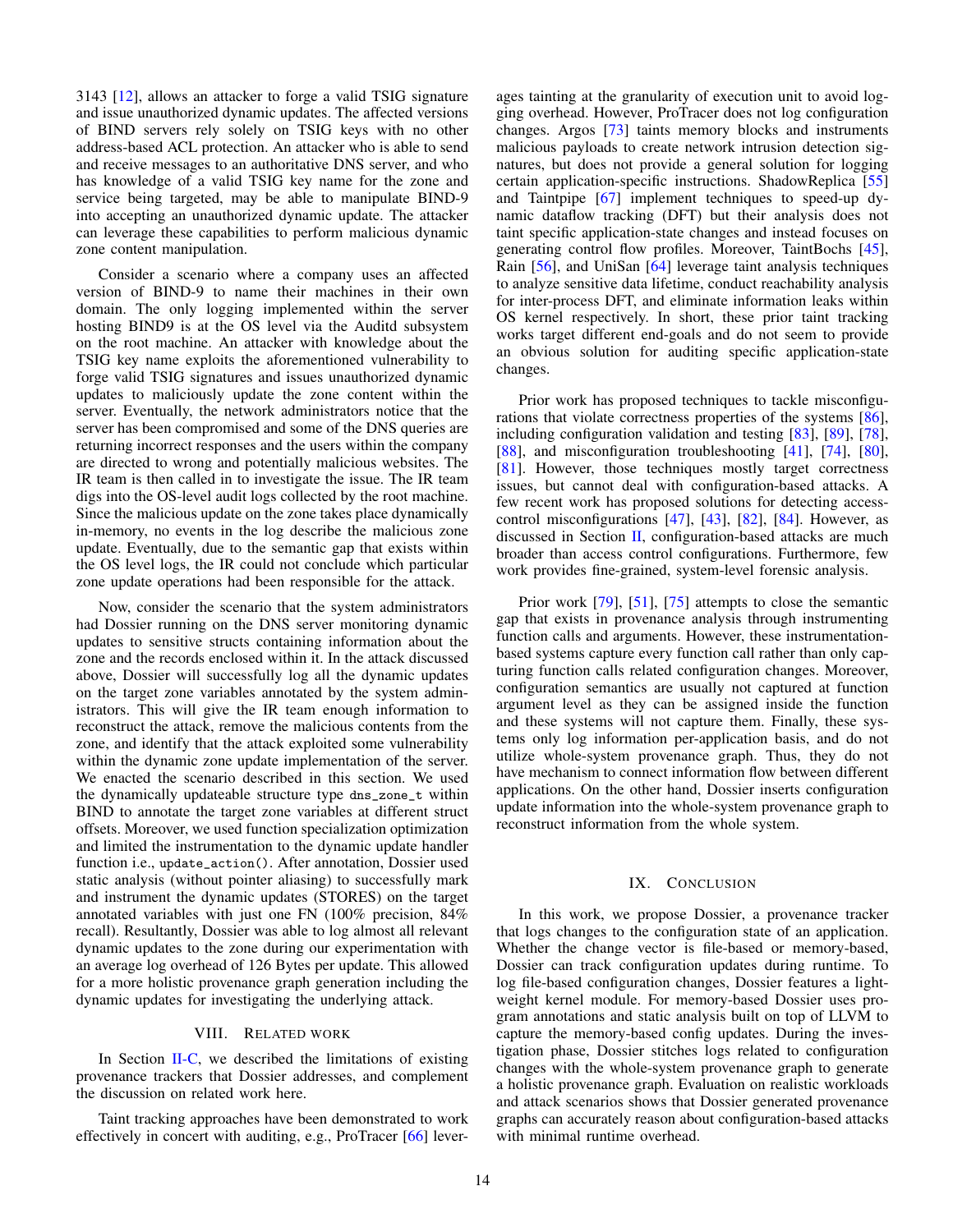#### ACKNOWLEDGMENT

We thank our shepherd, Dongyan Xu, and the anonymous reviewers for their comments and suggestions. Muhammad Adil Inam was partially supported by the Sohaib and Sara Abbasi Computer Science Fellowship. This work was supported in part by the NSF under contracts CNS-20-55127 and CNS-17-50024. Any opinions, findings, conclusions, or recommendations expressed in this material are those of the authors and do not necessarily reflect the views of their employers or the sponsors.

#### **REFERENCES**

- <span id="page-14-3"></span>[1] "100 million americans and 6 million canadians caught up in capital one breach," [https://zd.net/3k6zVNM.](https://zd.net/3k6zVNM)
- <span id="page-14-19"></span>[2] "154 million us voter records exposed following hack," [https://www.helpnetsecurity.com/2016/06/23/154-million-us-voter](https://www.helpnetsecurity.com/2016/06/23/154-million-us-voter-records-exposed/)[records-exposed/.](https://www.helpnetsecurity.com/2016/06/23/154-million-us-voter-records-exposed/)
- <span id="page-14-44"></span>[3] "ab - Apache HTTP server benchmarking tool," [https://httpd.apache.](https://httpd.apache.org/docs/2.4/programs/ab.html) [org/docs/2.4/programs/ab.html.](https://httpd.apache.org/docs/2.4/programs/ab.html)
- <span id="page-14-56"></span>[4] "BEA WebLogic Server," [https://docs.oracle.com/cd/E13222](https://docs.oracle.com/cd/E13222_01/wls/docs100/index.html)\_01/wls/ [docs100/index.html.](https://docs.oracle.com/cd/E13222_01/wls/docs100/index.html)
- <span id="page-14-33"></span>[5] "BIND9," [https://gitlab.isc.org/isc-projects/bind9.](https://gitlab.isc.org/isc-projects/bind9)
- <span id="page-14-43"></span>[6] "Blast Benchmarks," [https://fiehnlab.ucdavis.edu/staff/kind/collector/](https://fiehnlab.ucdavis.edu/staff/kind/collector/benchmark/blast-benchmark) [benchmark/blast-benchmark.](https://fiehnlab.ucdavis.edu/staff/kind/collector/benchmark/blast-benchmark)
- <span id="page-14-8"></span>[7] "Capital one looked to the cloud for security. but its own firewall couldn't stop a hacker." [https://wapo.st/37he1Uto.](https://wapo.st/37he1Uto)
- <span id="page-14-22"></span>[8] "CVE-2014-3250," [https://nvd.nist.gov/vuln/detail/CVE-2014-3250.](https://nvd.nist.gov/vuln/detail/CVE-2014-3250)
- <span id="page-14-24"></span>[9] "CVE-2016-6662," [https://nvd.nist.gov/vuln/detail/CVE-2016-6662.](https://nvd.nist.gov/vuln/detail/CVE-2016-6662)
- <span id="page-14-27"></span>[10] CVE-2016-7790. [https://nvd.nist.gov/vuln/detail/CVE-2016-7790.](https://nvd.nist.gov/vuln/detail/CVE-2016-7790)
- <span id="page-14-23"></span>[11] "CVE-2016-8740," [https://nvd.nist.gov/vuln/detail/CVE-2016-8740.](https://nvd.nist.gov/vuln/detail/CVE-2016-8740)
- <span id="page-14-47"></span>[12] "CVE-2017-3143," [https://nvd.nist.gov/vuln/detail/CVE-2017-3143.](https://nvd.nist.gov/vuln/detail/CVE-2017-3143)
- <span id="page-14-46"></span>[13] "CVE-2020-8658," [https://nvd.nist.gov/vuln/detail/CVE-2020-8658.](https://nvd.nist.gov/vuln/detail/CVE-2020-8658)
- <span id="page-14-16"></span>[14] "Database leaks data on most of ecuador's citizens, including 6.7 million children," [https://zd.net/3k4orKD.](https://zd.net/3k4orKD)
- <span id="page-14-20"></span>[15] "Download CVE List," [https://cve.mitre.org/data/downloads/index.html.](https://cve.mitre.org/data/downloads/index.html)
- <span id="page-14-12"></span>[16] "Event Tracing," [https://docs.microsoft.com/en-us/windows/desktop/](https://docs.microsoft.com/en-us/windows/desktop/ETW/event-tracing-portal) [ETW/event-tracing-portal.](https://docs.microsoft.com/en-us/windows/desktop/ETW/event-tracing-portal)
- <span id="page-14-26"></span>[17] "Exponent CMS," [www.exponentcms.org.](www.exponentcms.org)
- <span id="page-14-2"></span>[18] "Inmediata health group notifies patients of data security incident," [https://prn.to/2SZs4pm.](https://prn.to/2SZs4pm)
- <span id="page-14-21"></span>[19] National vulnerability database. [https://nvd.nist.gov/.](https://nvd.nist.gov/)
- <span id="page-14-41"></span>[20] "Nginx Unit Server," [https://www.nginx.com/.](https://www.nginx.com/)
- <span id="page-14-17"></span>[21] "Open database exposes millions of job seekers' personal information," [https://bit.ly/3due7c8.](https://bit.ly/3due7c8)
- <span id="page-14-0"></span>[22] "Owasp top 10 projects," [https://www.owasp.org/index.php/Category:](https://www.owasp.org/index.php/Category:OWASP_Top_Ten_Project) [OWASP](https://www.owasp.org/index.php/Category:OWASP_Top_Ten_Project)\_Top\_Ten\_Project.
- <span id="page-14-18"></span>[23] "Personal info of 93.4 million mexicans exposed on amazon," [https://www.databreaches.net/personal-info-of-93-4-million-mexicans](https://www.databreaches.net/personal-info-of-93-4-million-mexicans-exposed-on-amazon/)[exposed-on-amazon/.](https://www.databreaches.net/personal-info-of-93-4-million-mexicans-exposed-on-amazon/)
- <span id="page-14-40"></span>[24] "Redis Database," [https://redis.io/.](https://redis.io/)
- <span id="page-14-28"></span>[25] "Redis Unauthorized Access Vulnerability," [https://bit.ly/3j1a9ZN.](https://bit.ly/3j1a9ZN)
- <span id="page-14-25"></span>[26] "Remote code execution in exponent - htb23290 security [https://www.immuniweb.com/advisory/HTB23290,](https://www.immuniweb.com/advisory/HTB23290) journal=ImmuniWeb.
- <span id="page-14-5"></span>[27] "Report: Job portal database exposed," [https://www.safetydetectives.](https://www.safetydetectives.com/blog/talanton-leak-report/) [com/blog/talanton-leak-report/.](https://www.safetydetectives.com/blog/talanton-leak-report/)
- <span id="page-14-37"></span>[28] "The Often Misunderstood GEP Instruction," [https://llvm.org/docs/](https://llvm.org/docs/GetElementPtr.html) [GetElementPtr.html.](https://llvm.org/docs/GetElementPtr.html)
- <span id="page-14-15"></span>[29] "These are the worst hacks, cyberattacks, and data breaches of 2019," [https://zd.net/2SVG6Io.](https://zd.net/2SVG6Io)
- <span id="page-14-55"></span>[30] "thttpd," [https://acme.com/software/thttpd.](https://acme.com/software/thttpd)
- <span id="page-14-4"></span>[31] "The university of chicago medicine exposed 'perspective givers' database with more than a million of records," [https://bit.ly/2HdTkNV.](https://bit.ly/2HdTkNV)
- <span id="page-14-1"></span>[32] "Which of the owasp top 10 caused the world's biggest data breaches?" [https://snyk.io/blog/owasp-top-10-breaches/.](https://snyk.io/blog/owasp-top-10-breaches/)
- <span id="page-14-45"></span>[33] "Wordpress," [https://wordpress.com/.](https://wordpress.com/)
- <span id="page-14-42"></span>[34] "LMbench - Tools for Performance Analysis," [http://www.bitmover.](http://www.bitmover.com/lmbench/) [com/lmbench/,](http://www.bitmover.com/lmbench/) 2019.
- <span id="page-14-6"></span>[35] "Manipulating Writeable Configuration Files," [https://infosec.cert-pa.it/](https://infosec.cert-pa.it/capec-75.html) [capec-75.html,](https://infosec.cert-pa.it/capec-75.html) 2019.
- <span id="page-14-7"></span>[36] "MongoDB Databases May Be Exposed," [https://ibm.co/2H6OeU1,](https://ibm.co/2H6OeU1) 2019.
- <span id="page-14-38"></span>[37] "Static Value-Flow Analysis for C and C++ Programs," [https://github.](https://github.com/SVF-tools/SVF) [com/SVF-tools/SVF,](https://github.com/SVF-tools/SVF) 2019.
- <span id="page-14-34"></span>[38] "Whole Program LLVM," [https://github.com/travitch/whole-program](https://github.com/travitch/whole-program-llvm)[llvm,](https://github.com/travitch/whole-program-llvm) 2019.
- <span id="page-14-11"></span>[39] "System administration utilities," [man7.org/linux/man-pages/man8/](man7.org/linux/man-pages/man8/auditd.8.html/) [auditd.8.html/.](man7.org/linux/man-pages/man8/auditd.8.html/)
- <span id="page-14-39"></span>[40] L. O. Andersen, "Program analysis and specialization for the c programming language," Tech. Rep., 1994.
- <span id="page-14-51"></span>[41] M. Attariyan and J. Flinn, "Automating configuration troubleshooting with dynamic information flow analysis." in *OSDI*, vol. 10, no. 2010, 2010, pp. 1–14.
- <span id="page-14-9"></span>[42] A. Bates, D. Tian, K. R. B. Butler, and T. Moyer, "Trustworthy wholesystem provenance for the linux kernel," in *USENIX Conference on Security Symposium*, 2015.
- <span id="page-14-53"></span>[43] L. Bauer, S. Garriss, and M. K. Reiter, "Detecting and resolving policy misconfigurations in access-control systems," *ACM Transactions on Information and System Security (TISSEC)*, vol. 14, no. 1, pp. 1–28, 2011.
- <span id="page-14-35"></span>[44] Q. Chen, T. Wang, O. Legunsen, S. Li, and T. Xu, "Understanding and Discovering Software Configuration Dependencies in Cloud and Datacenter Systems," in *Proceedings of the 2020 ACM Joint European Software Engineering Conference and Symposium on the Foundations of Software Engineering (ESEC/FSE'20)*, Nov. 2020.
- <span id="page-14-49"></span>[45] J. Chow, B. Pfaff, T. Garfinkel, K. Christopher, and M. Rosenblum, "Understanding Data Lifetime via Whole System Simulation," in *USENIX Security*, 2004.
- <span id="page-14-29"></span>[46] B. Cmelik and D. Keppel, "Shade: A fast instruction-set simulator for execution profiling," in *ACM SIGMETRICS*, 1994.
- <span id="page-14-52"></span>[47] T. Das, R. Bhagwan, and P. Naldurg, "Baaz: A System for Detecting Access Control Misconfigurations," in *USENIX Security*, 2010.
- <span id="page-14-36"></span>[48] Z. Dong, A. Andrzejak, D. Lo, and D. Costa, "ORPLocator: Identifying Read Points of Configuration Options via Static Analysis," in *ISSRE*, 2016.
- <span id="page-14-30"></span>[49] A. Gehani, H. Kazmi, and H. Irshad, "Scaling SPADE to "Big Provenance"," in *USENIX TaPP*, 2016.
- <span id="page-14-14"></span>[50] A. Gehani and D. Tariq, "SPADE: Support for Provenance Auditing in Distributed Environments," in *Middleware*, 2012.
- <span id="page-14-54"></span>[51] E. Gessiou, V. Pappas, E. Athanasopoulos, A. D. Keromytis, and S. Ioannidis, "Towards a universal data provenance framework using dynamic instrumentation," in *Information Security and Privacy Research*, D. Gritzalis, S. Furnell, and M. Theoharidou, Eds. Berlin, Heidelberg: Springer Berlin Heidelberg, 2012, pp. 103–114.
- <span id="page-14-10"></span>[52] W. U. Hassan, M. Lemay, N. Aguse, A. Bates, and T. Moyer, "Towards Scalable Cluster Auditing through Grammatical Inference over Provenance Graphs," in *NDSS*, 2018.
- <span id="page-14-13"></span>[53] W. U. Hassan, M. Noureddine, P. Datta, and A. Bates, "OmegaLog: High-Fidelity Attack Investigation via Transparent Multi-layer Log Analysis," in *NDSS*, 2020.
- <span id="page-14-32"></span>[54] Z. Huang and D. Lie, "Saic: identifying configuration files for system configuration management," *arXiv preprint arXiv:1711.03397*, 2017.
- <span id="page-14-48"></span>[55] K. Jee, V. P. Kemerlis, A. D. Keromytis, and G. Portokalidis, "ShadowReplica: Efficient parallelization of dynamic data flow tracking," in *CCS*, 2013.
- <span id="page-14-50"></span>[56] Y. Ji, S. Lee, E. Downing, W. Wang, M. Fazzini, T. Kim, A. Orso, and W. Lee, "Rain: Refinable attack investigation with on-demand interprocess information flow tracking," in *Proceedings of the 2017 ACM SIGSAC Conference on Computer and Communications Security*, 2017, pp. 377–390.
- <span id="page-14-31"></span>[57] V. Karande, E. Bauman, Z. Lin, and L. Khan, "SGX-Log: Securing System Logs With SGX," in *Asia CCS*, 2017.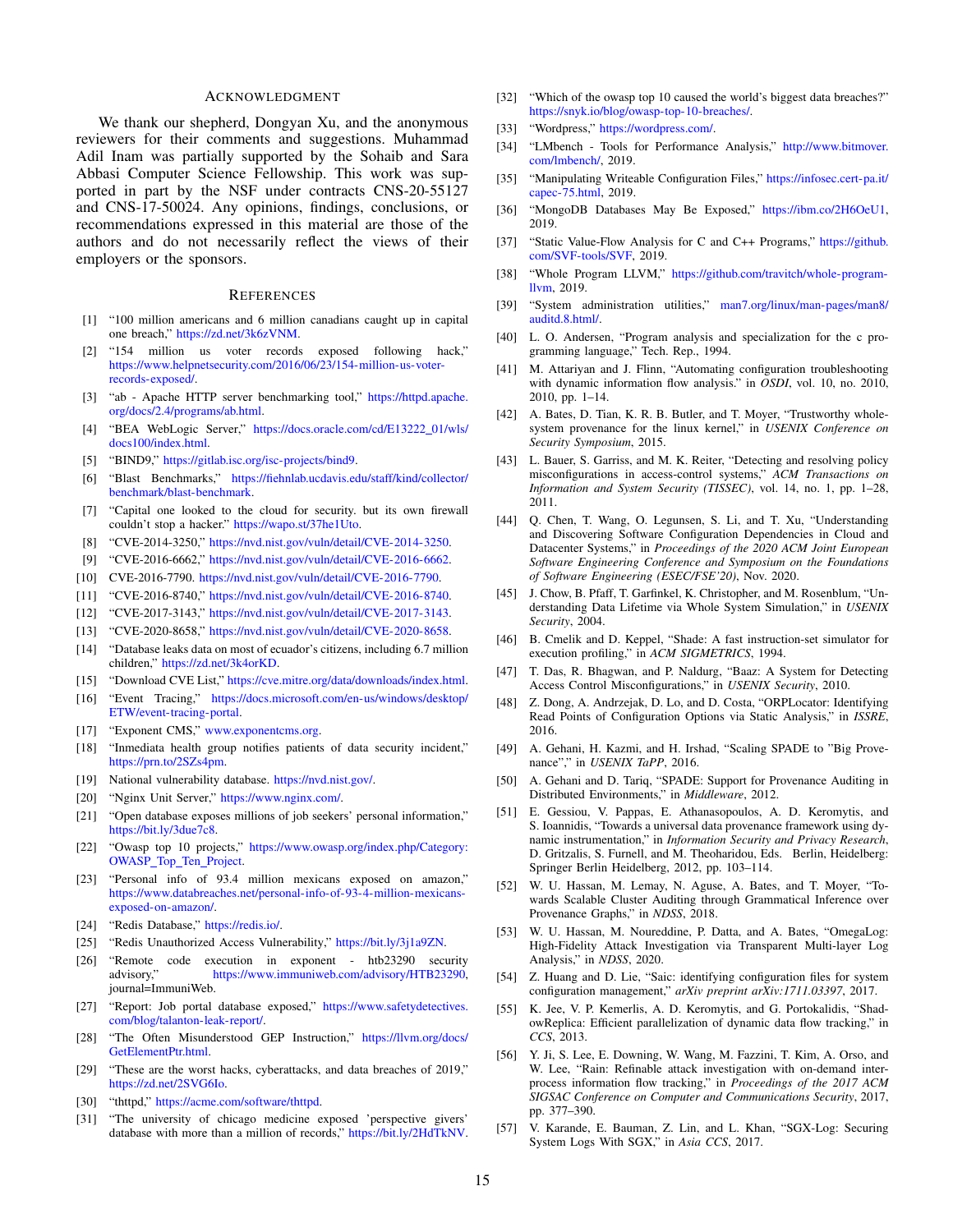- <span id="page-15-22"></span>[58] J. Katcher, "Postmark: A new file system benchmark," Technical Report TR3022, Network Appliance, Tech. Rep., 1997.
- <span id="page-15-8"></span>[59] Y. Kwon, F. Wang, W. Wang, K. H. Lee, W.-C. Lee, S. Ma, X. Zhang, D. Xu, S. Jha, G. F. Cretu-Ciocarlie, A. Gehani, and V. Yegneswaran, "MCI : Modeling-based Causality Inference in Audit Logging for Attack Investigation," in *NDSS*, 2018.
- <span id="page-15-6"></span>[60] B. W. Lampson, "Computer Security in the Real World," *IEEE Computer*, vol. 37, no. 6, pp. 37–46, Jun. 2004.
- <span id="page-15-15"></span>[61] C. Lattner and V. Adve, "LLVM: A Compilation Framework for Lifelong Program Analysis and Transformation," in *CGO*, Mar 2004.
- <span id="page-15-0"></span>[62] K. H. Lee, X. Zhang, and D. Xu, "High Accuracy Attack Provenance via Binary-based Execution Partition," in *NDSS*, 2013.
- <span id="page-15-4"></span>[63] ——, "LogGC: garbage collecting audit log," in *CCS*, 2013.
- <span id="page-15-24"></span>[64] K. Lu, C. Song, T. Kim, and W. Lee, "Unisan: Proactive kernel memory initialization to eliminate data leakages," in *Proceedings of the 2016 ACM SIGSAC Conference on Computer and Communications Security*, 2016, pp. 920–932.
- <span id="page-15-10"></span>[65] S. Ma, J. Zhai, F. Wang, K. H. Lee, X. Zhang, and D. Xu, "MPI: Multiple Perspective Attack Investigation with Semantics Aware Execution Partitioning," in *USENIX Security*, 2017.
- <span id="page-15-1"></span>[66] S. Ma, X. Zhang, and D. Xu, "ProTracer: Towards Practical Provenance Tracing by Alternating Between Logging and Tainting," in *NDSS*, 2016.
- <span id="page-15-23"></span>[67] J. Ming, D. Wu, G. Xiao, J. Wang, and P. Liu, "TaintPipe: Pipelined Symbolic Taint Analysis," in *USENIX Security*, 2015.
- <span id="page-15-12"></span>[68] K.-K. Muniswamy-Reddy, D. A. Holland, U. Braun, and M. Seltzer, "Provenance-aware storage systems," in *USENIX ATC*, 2006.
- <span id="page-15-13"></span>[69] R. Paccagnella, P. Datta, W. U. Hassan, A. Bates, C. W. Fletcher, A. Miller, and D. Tian, "Custos: Practical Tamper-Evident Auditing of Operating Systems Using Trusted Execution," in *NDSS*, 2020.
- <span id="page-15-14"></span>[70] R. Paccagnella, K. Liao, D. J. Tian, and A. Bates, "Logging to the Danger Zone: Race Condition Attacks and Defenses on System Audit Frameworks," in *CCS*, 2020.
- <span id="page-15-5"></span>[71] K. Pei, Z. Gu, B. Saltaformaggio, S. Ma, F. Wang, Z. Zhang, L. Si, X. Zhang, and D. Xu, "Hercule: Attack story reconstruction via community discovery on correlated log graph," in *ACSAC*, 2016.
- <span id="page-15-2"></span>[72] D. Pohly, S. McLaughlin, P. McDaniel, and K. Butler, "Hi-Fi: Collecting High-Fidelity Whole-System Provenance," in *ACSAC*, 2012.
- <span id="page-15-11"></span>[73] G. Portokalidis, A. Slowinska, and H. Bos, "Argos: An Emulator for Fingerprinting Zero-Day Attacks for Advertised Honeypots with Automatic Signature Generation," in *EuroSys*, 2006.
- <span id="page-15-28"></span>[74] A. Rabkin and R. Katz, "Precomputing possible configuration error diagnoses," in *2011 26th IEEE/ACM International Conference on Automated Software Engineering (ASE 2011)*. IEEE, 2011, pp. 193– 202.
- <span id="page-15-33"></span>[75] M. Stamatogiannakis, P. Groth, and H. Bos, "Looking inside the blackbox: Capturing data provenance using dynamic instrumentation," in *IPAW*. Springer-Verlag New York, Inc., 2015.
- <span id="page-15-20"></span>[76] Y. Sui and J. Xue, "SVF: Interprocedural Static Value-Flow Analysis in LLVM," in *Proceedings of the 25th International Conference on Compiler Construction*, 2016.
- <span id="page-15-3"></span>[77] S. Sultana, E. Bertino, and M. Shehab, "A provenance based mechanism to identify malicious packet dropping adversaries in sensor networks," in *ICDCS*, 2011, pp. 332–338.
- <span id="page-15-18"></span>[78] X. Sun, R. Cheng, J. Chen, E. Ang, O. Legunsen, and T. Xu, "Testing Configuration Changes in Context to Prevent Production Failures," in *Proceedings of the 14th USENIX Symposium on Operating Systems Design and Implementation (OSDI'20)*, Nov. 2020.
- <span id="page-15-32"></span>[79] D. Tariq, M. Ali, and A. Gehani, "Towards automated collection of application-level data provenance," in *TaPP*. USENIX, 2012.
- <span id="page-15-29"></span>[80] H. J. Wang, J. C. Platt, Y. Chen, R. Zhang, and Y.-M. Wang, "Automatic Misconfiguration Troubleshooting with PeerPressure," in *Proceedings of the 6th USENIX Conference on Operating Systems Design and Implementation (OSDI'04)*, Dec. 2004.
- <span id="page-15-30"></span>[81] A. Whitaker, R. S. Cox, and S. D. Gribble, "Configuration Debugging as Search: Finding the Needle in the Haystack," in *Proceedings of the 6th USENIX Conference on Operating Systems Design and Implementation (OSDI'04)*, Dec. 2004.
- <span id="page-15-7"></span>[82] C. Xiang, Y. Wu, B. Shen, M. Shen, H. Huang, T. Xu, Y. Zhou, C. Moore, X. Jin, and T. Sheng, "Towards Continuous Access Control Validation and Forensics," in *CCS*, 2019.
- <span id="page-15-17"></span>[83] T. Xu, X. Jin, P. Huang, Y. Zhou, S. Lu, L. Jin, and S. Pasupathy, "Early Detection of Configuration Errors to Reduce Failure Damage," in *Proceedings of the 12th USENIX Symposium on Operating Systems Design and Implementation (OSDI'16)*, Nov. 2016.
- <span id="page-15-31"></span>[84] T. Xu, H. M. Naing, L. Lu, and Y. Zhou, "How Do System Administrators Resolve Access-Denied Issues in the Real World?" in *CHI*, 2017.
- <span id="page-15-16"></span>[85] T. Xu, J. Zhang, P. Huang, J. Zheng, T. Sheng, D. Yuan, Y. Zhou, and S. Pasupathy, "Do Not Blame Users for Misconfigurations," in *SOSP*, 2013.
- <span id="page-15-25"></span>[86] T. Xu and Y. Zhou, "Systems Approaches to Tackling Configuration Errors: A Survey," *ACM Computing Surveys (CSUR)*, vol. 47, no. 4, Jul. 2015.
- <span id="page-15-9"></span>[87] R. Yang, S. Ma, H. Xu, X. Zhang, and Y. Chen, "UISCOPE: Accurate, Instrumentation-free, and Visible Attack Investigation for GUI Applications," in *NDSS*, 2020.
- <span id="page-15-27"></span>[88] J. Zhang, R. Piskac, E. Zhai, and T. Xu, "Static Detection of Silent Misconfigurations with Deep Interaction Analysis," in *Proceedings of the 36th ACM SIGPLAN International Conference on Object-Oriented Programming, Systems, Languages, and Applications (OOPSLA'21)*, Oct. 2021.
- <span id="page-15-26"></span>[89] J. Zhang, L. Renganarayana, X. Zhang, N. Ge, V. Bala, T. Xu, and Y. Zhou, "Encore: Exploiting system environment and correlation information for misconfiguration detection," in *Proceedings of the 19th international conference on Architectural support for programming languages and operating systems*, 2014, pp. 687–700.
- <span id="page-15-19"></span>[90] S. Zhou, X. Liu, S. Li, W. Dong, X. Liao, and Y. Xiong, "ConfMapper: Automated Variable Finding for Configuration Items in Source Code,' in *IEEE International Conference on Software Quality, Reliability, and Security*, 2016.

#### APPENDIX

#### <span id="page-15-21"></span>*A. thttpd Example*

We use thttpd [\[30\]](#page-14-55), a simple and portable HTTP server, as a micro benchmark to evaluate Dossier's technique for tracking memory-based configuration changes. We modify thttpd source code just to evaluate different cases of dynamic configuration updates on one application. Specifically, we add an update\_config() function in the main loop of the program, as shown in the following code snippet:

```
1 typedef struct {<br>2 int max connect
 2 int max_connections;<br>3 char* path info:
 3 char* path_info;<br>
4 short may timeou
 4 short max_timeout;<br>5 } httpd config:
 5 } httpd_config;<br>6 // global config
          global configuration variables
 7 httpd_config* server_conf;<br>8 int port:
 \begin{array}{c} 8 \text{ int port}; \\ 9 \text{ // dynamic} \end{array}9 // dynamic config update handler<br>10 void update config (char* variable
       void update_config ( char* variable_name, char* value) {
11 if(\text{strcmp}(\text{variable\_name}, \text{"port"))}<br>12 port = get int value(value):
         port = get\_int\_value ( value ) ;
14 if(strcmp(variable_name, "max_{\text{connections}}")){<br>15 server conf->max connections = \
             \text{server\_conf} -> max_connections = \
16 get_int_value (value);
\begin{array}{cc} 17 & & \text{)} \\ 18 & & \text{i} \end{array}if(strcmp(variable_name,"path_info")){
19 server_conf -> path_info = value;<br>20 }
          if(strcmp(variable_name,"max_timeout")){
22 short* temp_timeout = \setminus<br>
23 k (server conf->max times)
23 \& (server_conf->max_timeout);<br>24 * (temp timeout) = get short va
24 *(temp\_timeout) = get\_short\_value (value);<br>25 }
25 }<br>26 }
     26 }
```
We annotate the global variables, port and the server\_conf struct with offset. The update of port in Line [12](#page-15-34) is the base case, in which the destination of the STORE instruction is a

<span id="page-15-35"></span><span id="page-15-34"></span>13 }

<span id="page-15-38"></span><span id="page-15-37"></span><span id="page-15-36"></span> $\frac{20}{21}$